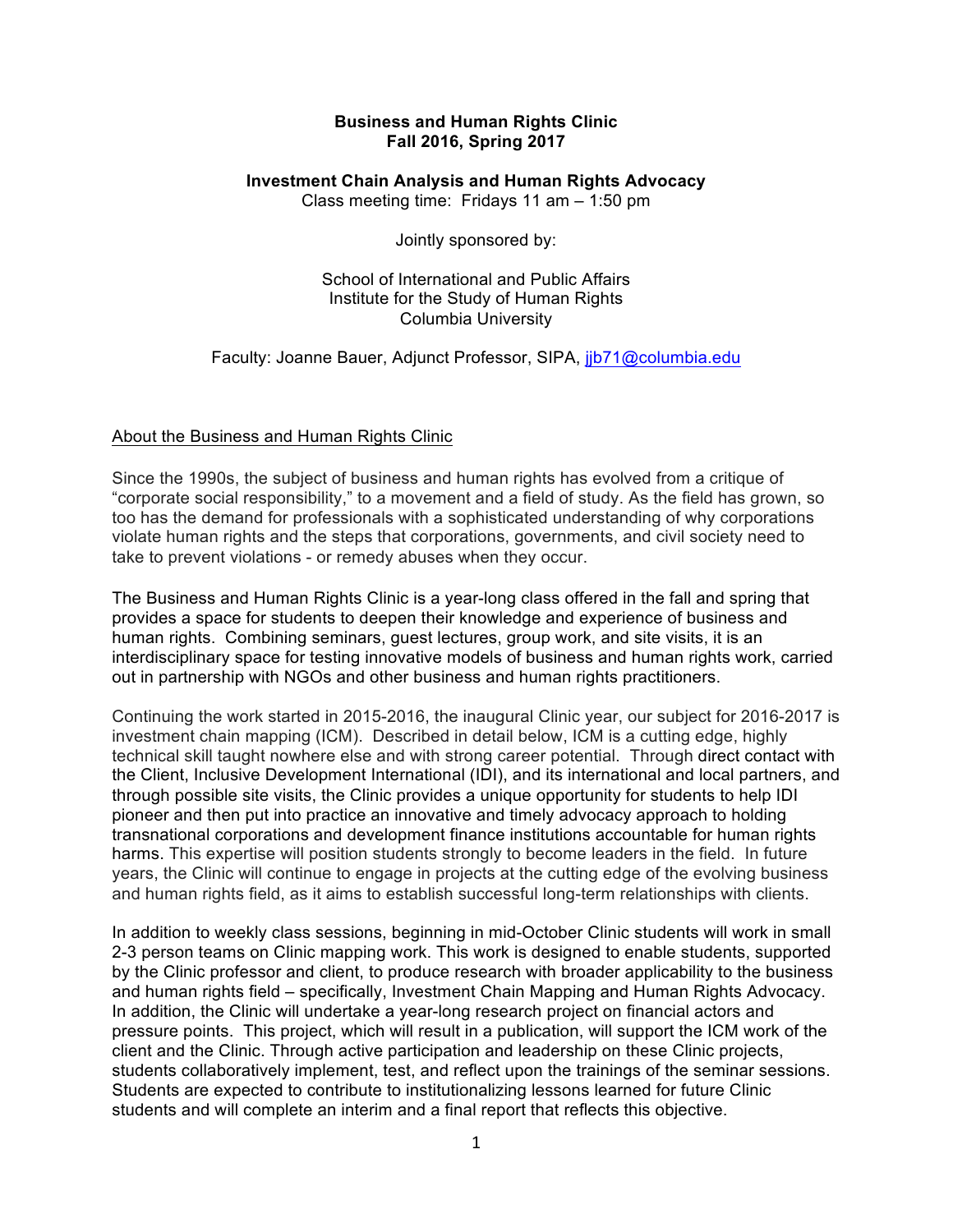The Clinic is taught by Joanne Bauer, Adjunct Professor, SIPA. Since 2009, Professor Bauer has taught U6041, Corporations and Human Rights, and has served as Faculty Advisor to business and human rights Capstones in 2013 and 2015. She is also Senior Researcher with the Business and Human Rights Program at the Institute for the Study of Human Rights (ISHR), and taught Human Rights and Business in ISHR's Human Rights Certificate Program from 2008 - 2015. She is also a Senior Fellow at Melbourne University School of Law. The Business and Human Rights Clinic builds on the introduction to the subject offered through the SIPA course "Corporations and Human Rights" (U6041).

### 2016-2017 Clinic Projects:

### *Investment Chain Mapping and Human Rights Advocacy*

Every year more than 15 million people are forcibly displaced from their land, housing and natural resources in the name of development. To meet global demand, the international financial system is fueling this crisis with its relentless pursuit of natural resources and investment markets, and in so doing capitalize on weak governance structures that deny people their human rights to water, housing and freedom from forcible displacement. The recent dramatic shift from public to private financing for development, and the rise of China as a dominant financier, has compounded the problem. As global capital becomes more interconnected, decisions made in boardrooms in New York, London and Beijing are increasingly harming vulnerable communities in the Global South.

Behind many harmful land deals is an invisible web of actors including transnational corporations and their subsidiaries, commodity traders, retailers, private equity and debt investors, and development finance institutions. These actors are typically bound by rules that require them to do no harm and respect human rights and the environment. Others are global brands that are highly susceptible to negative publicity. Yet because of the opaque nature of these investments, communities often don't know who is backing harmful projects. As such, they are unable to devise successful strategies to defend their rights.

For the second consecutive year, the Clinic will partner with IDI an international NGO based in the United States that specializes in land and natural resource rights, and works to make the international economic system more just and inclusive. IDI supports and builds the capacity of local organizations and affected communities to defend their land and human rights in the face of harmful investment, trade and development. Through research, casework and policy advocacy, IDI works to strengthen the human rights regulation and accountability of corporations, financial institutions and development agencies. For more information on IDI, see: http://www.inclusivedevelopment.net/

The core of IDI's strategy is the "Follow the Money (FtM) Initiative". Through this initiative, upon request from grassroots advocates, IDI mines licensed financial databases and various open data sources to obtain critical investment chain information about agricultural, mining and infrastructure projects that threaten the land and resource rights of local communities. IDI uses this information to systematically map the investors and buyers behind the projects, analyze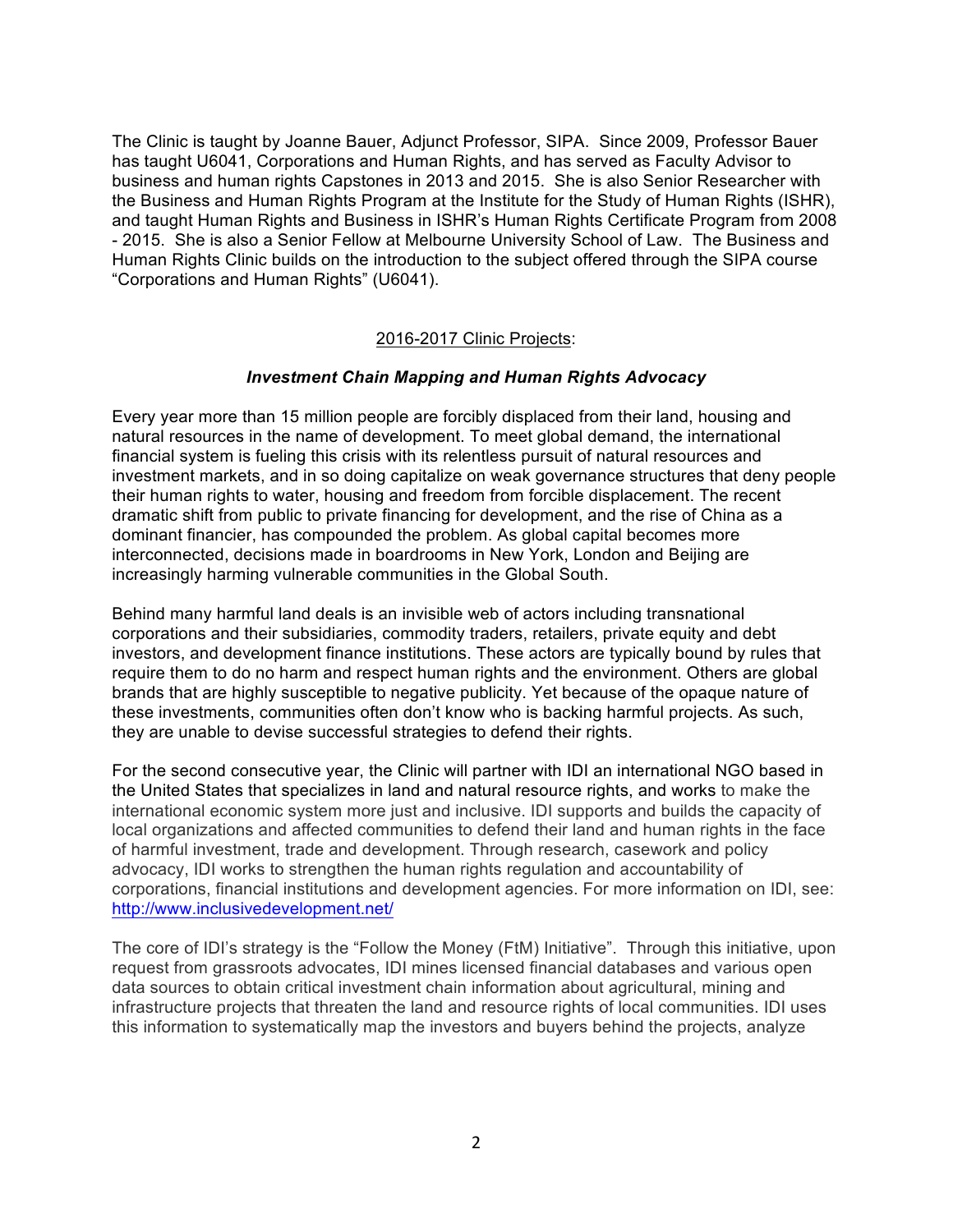pressure points and support requesters to develop sophisticated advocacy strategies to hold land grabbers to account.<sup>1</sup>

The 2016-2017 Clinic will help to implement and further develop the FtM Initiative. Working alongside IDI, the Clinic will conduct research based primarily upon requests from communities and local advocates to uncover information about the complex web of investors behind development projects that are harming them or threaten to harm them. As part of this ICM work, students will identify key pressure points and work with IDI to develop possible advocacy strategies that can be used by affected communities. For cases that offer the potential for redress, participants will work with IDI to alert affected communities and provide advice on pursuing remedies. In doing so, Clinic students will support communities and NGOs in the Global South to hold development finance institutions, other investors, and companies accountable for the human rights impacts of their investment and procurement decisions.

IDI will train Clinic students in ICM, drawing upon their experience this year and the supporting work of the 2015-2016 Clinic. After becoming familiar with the methodology and the available databases, starting in October, working in teams of two or three students will take on specific assignments related to actual community requests, and begin to help advancing the methodology for investment chain mapping, pressure point analysis, and advocacy.

Because this is real-world advocacy, and community needs for this information are urgent and cannot be known in advance, the Clinic will need to be highly flexible and respond to IDI's research requests on an "as needed" basis. IDI may also request that students conduct investment chain mapping work to support its policy advocacy work directed at international financial institutions (IFIs).

# Clinic Assignments

- 1. *ICM Project Work*: As students acquire the mapping and pressure point analysis skills and begin work on their cases, the project work will evolve. Some student teams will extend their research and analysis to working with IDI to help communities with strategy. Other teams, whose cases do not end up leading to advocacy work, may either move to other cases or get involved in one of a number of projects.
- 2. *Research Project and Publication*: To support the knowledge base of both IDI and the Clinic and improve advocacy strategies designed around ICMs, in the course of the year Clinic members will also undertake a research project, with the following two dimensions:
	- a. Research the policies, practices, attitudes and financial calculi of key financial actors regarding the human rights, social and environmental impacts of their investments. This will include desk work and interviews with traditional investors, as well as pension funds, and ethical investors, which can then be compared with NGO experiences of those actors (e.g., BankTrack, SumOfUs, As You Sow, Asset Owners Disclosure Project, FairPensions).
	- b. Research the effectiveness of key pressure points (e.g. key stock exchanges) in particular their evolving safeguard policies and accountability mechanisms.

 $<sup>1</sup>$  For a five-minute video on investment chain mapping and pressure point identification in the agricultural</sup> sector, see: https://www.youtube.com/watch?v=FK15DHzfDmc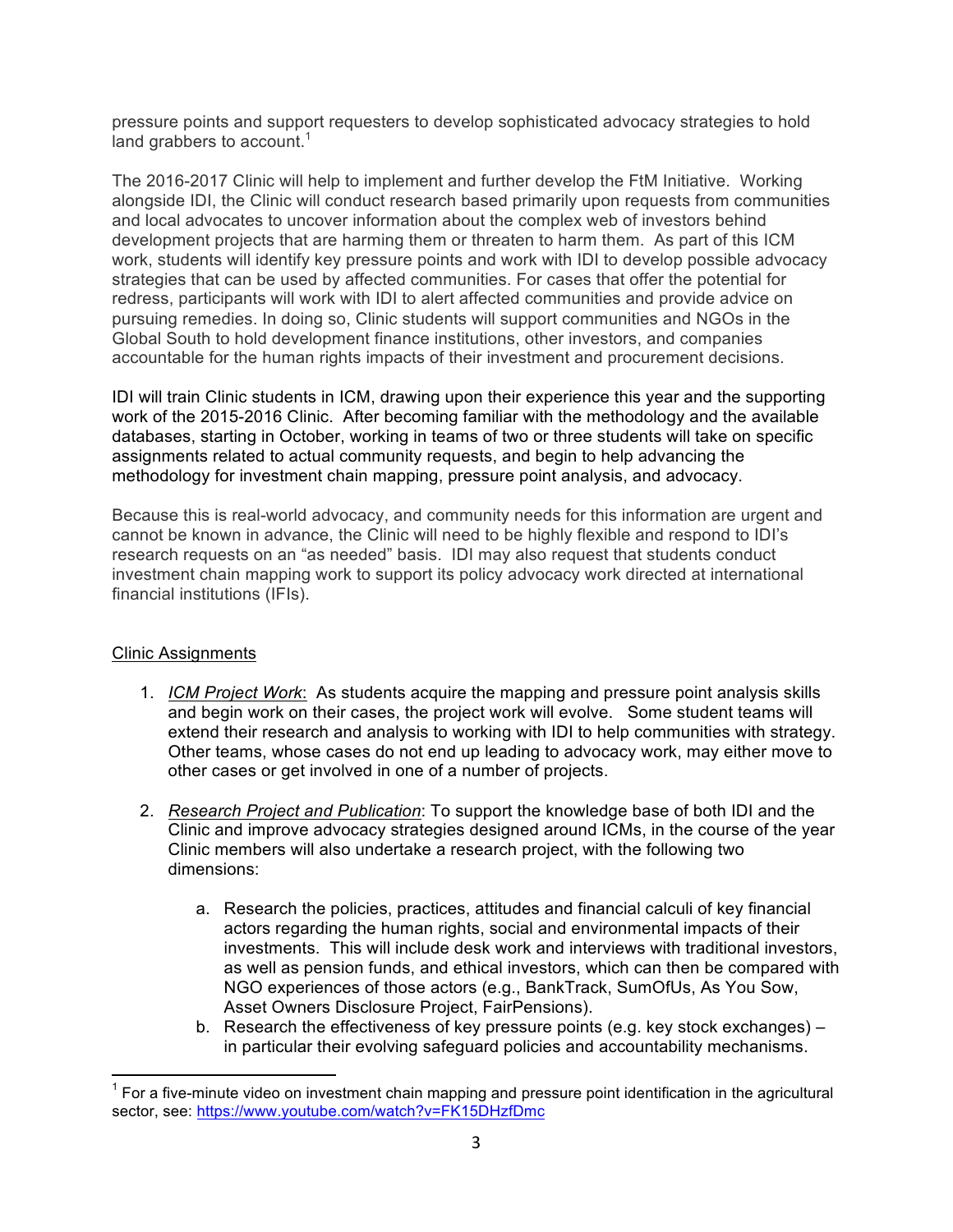This will include desk research as well as interviews with representatives of the target institutions themselves and with NGOs that have used the given pressure point.

This project will result in a research report that will be published by SIPA or jointly by SIPA and IDI, and disseminated to the wider corporate accountability community.

To remain responsive to community needs, usually ICM research work will take precedence over these supporting research projects.

3. *Interim Report and Final Report***:** In addition to assigned project work, Clinic students will be responsible for delivering an interim and year-end analysis of the work in the form of two reports to which all Clinic students must contribute. The report should be selfreflective about the year's work and provide guidance for the Client's future work and the work of future Clinics. The reports are therefore geared for internal consumption and will not be made public in their entirety. $<sup>2</sup>$ </sup>

### Clinic Student Team

Eight to ten students will form the Clinic team.

Students are required to enroll for both fall and spring semesters. SIPA and MA students will receive 3 credits per semester. Students may also be asked to devote time during their winter and spring breaks to Clinic work. Students who leave the Clinic after the first semester will not be entitled to a letter grade; instead they will receive a pass/fail grade.

While there are no pre-requisites for the Clinic, students who have taken Corporations and Human Rights (U6041) or Human Rights Skills and Advocacy (U8180), or are taking these courses concurrently with the Clinic or have advocacy experience will be at an advantage. The following skills and experiences are also desired:

- Professional experience and/or coursework in human rights, business and human rights, and/or finance.
- Experience developing research questionnaires and methodology design, conducting interviews and analyzing interview data (mainly qualitative).
- Willingness to learn about and investigate corporate structures and financial relationships and how these can be used in effective human rights advocacy.
- Languages: Proficiency in French, Spanish, Chinese, Vietnamese or other languages is desirable.
- Strong analytical, research and writing skills and willingness to communicate frequently (at least weekly) with IDI regarding research progress and direction.

*For SIPA students*:

• The Clinic seeks students particularly from the **Human Rights and Humanitarian Affairs**, **International Finance and Economic Policy**, and **Energy and Environment** concentrations.

 $2$  Parts of the report may be made public, in consultation with IDI. Writing blogposts, approved by IDI, based on the work is another option for publication.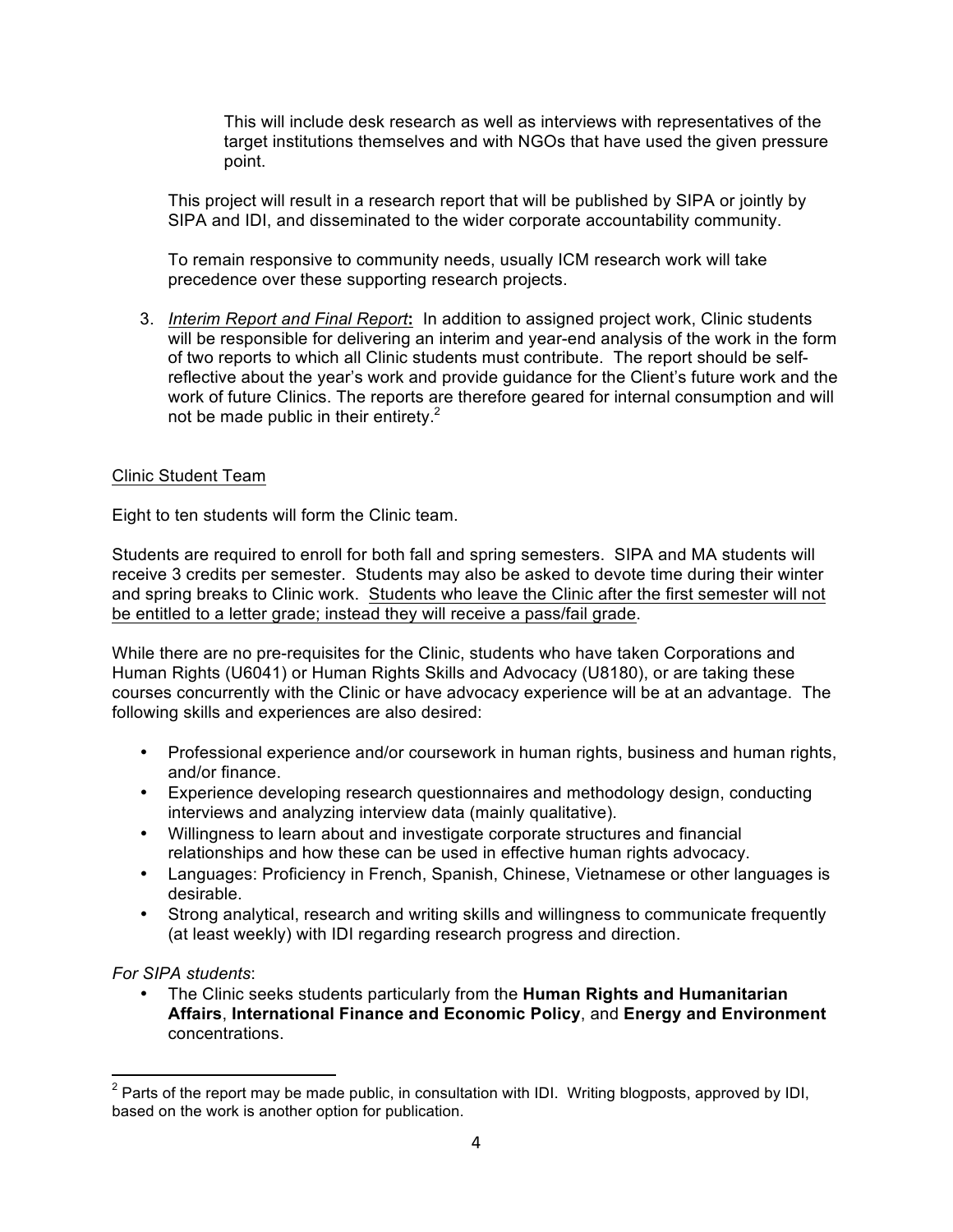- The Clinic is geared to second year students; only in exceptional cases where students have substantial experience in one or more aspects of the project, will first year students be invited to apply.
- The Clinic will satisfy the SIPA graduation requirement of a Capstone. Because of the high intensity and level of commitment expected of Clinic and Capstone students, students enrolled in the Clinic are not permitted to also enroll in a Capstone.

### Time commitment

The time commitment varies over the course of the academic year. On average, students will be expected to devote 8-10 hours per week to the Clinic for the fall semester, including class time. During the spring semester, students will be expected to devote a minimum of 10 hours to the Clinic *in addition to* class time. This time commitment aligns with SIPA Capstone expectations.

### Structure and Timeline

Clinic sessions will last two-to-three hours and combine seminar-style discussion of the day's topic with project management and communication, and problem-solving and discussion of team projects.

Students are expected to have read the assigned readings before each class and come prepared to participate actively. Seminar readings are drawn from a variety of sources and disciplines, and readings are accompanied by Guiding Questions and written assignments, to facilitate focused preparation for class.

### Student Assessment

Students will receive a letter grade at the end of each semester. The grading rubric is as follows:

- Quality of participation in class, including evidence of preparation (20%)
- Overall professionalism, including timeliness, ability to work with clinic peers, ethics, engagement with the client, etc. (20%)
- Quality of written work and briefings to client (60%)

I will hold individual conferences with students once per semester. Sign-up sheets for time slots will be available the week prior. The Course Outline, below, indicates the dates for midsemester and end-semester conferences.

### Applying to the Clinic

Admission to the Clinic is by application. Because the course involves substantial training of in the fall for projects that are carried out mostly during the spring semester, students are required to commit to the Clinic for both the Fall and Spring semesters.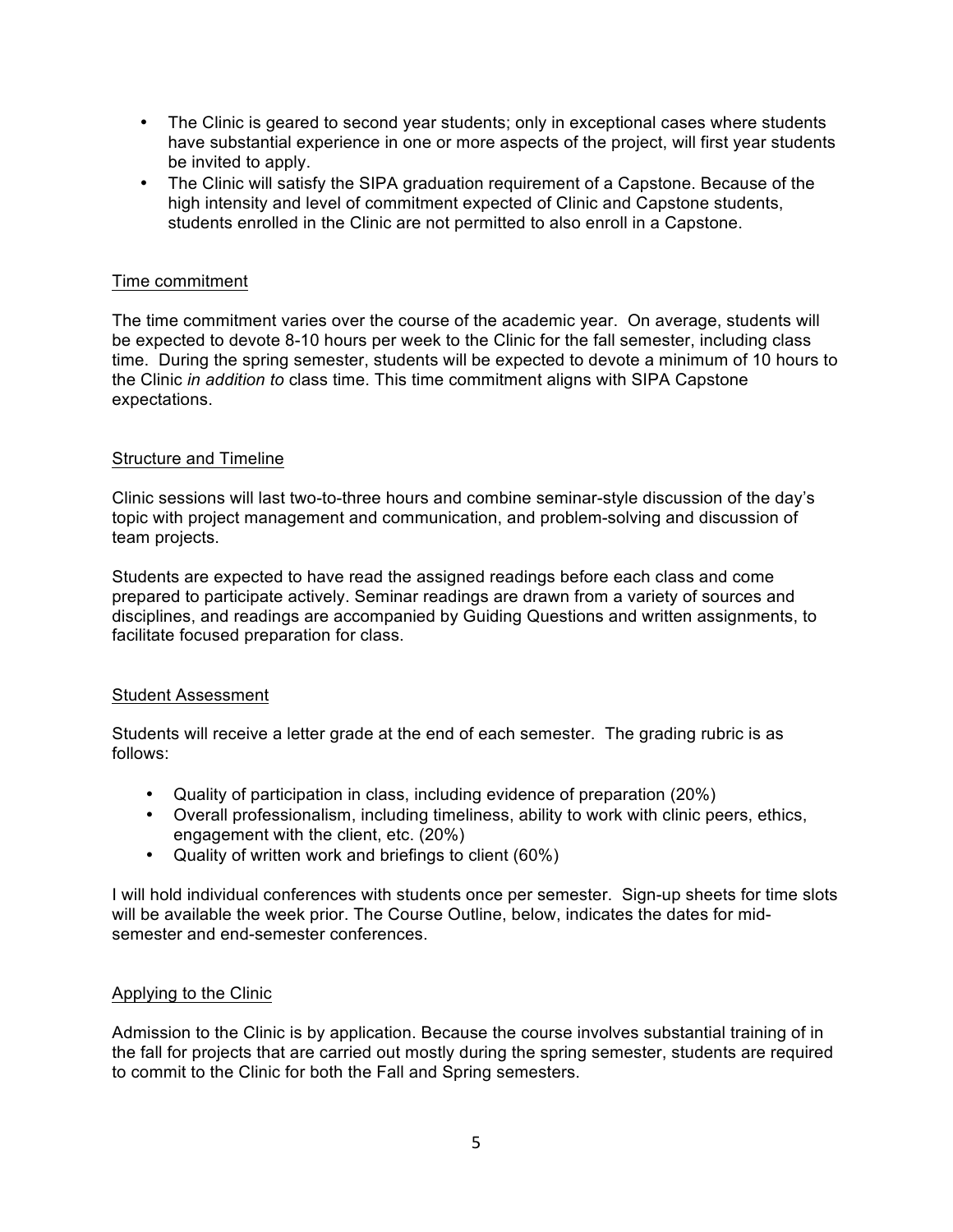Interested students must submit to Prof. Bauer a resume/cv and a personal statement of no more than 1000 words on the following:

(1) A brief description of your past exposure to, or work in, human rights and/or finance.

(2) Your hopes and expectations for the Clinic, and how this relates to your future career goals;

(3) The specific skills and experiences you aim to develop or obtain during the Clinic;

(4) Any difficulties you foresee in having your expectations met and skills obtained, and how you could address those difficulties;

(5) What you bring to the Clinic, and how you plan to contribute to a collaborative and productive working environment.

(6) Your assessment of your writing skills. Include answers to the following questions: Have you received recognition for your writing? Do you enjoy writing?

Students will be admitted to the Clinic on a rolling basis. The first day of class, September 9, will be an opportunity to learn more about the Clinic. Applications are due by no later than 12 pm on Monday, September 12. Final notifications will be made on Tuesday, September 13.

### Is the Clinic Right for You? Benefits of the Clinic

The 2015-2016 Clinic identified the value of the Clinic for students with expertise in human rights, international finance, energy and extractives, and law. According to the Clinic's final report<sup>3</sup>:

The Clinic is a laboratory for testing innovative methodologies to strengthen accountability of corporations and financial institutions. The methodology provides an opportunity to utilize Columbia's resources to tangibly add value to communities whose rights are being infringed upon. The diversity of the members of the Clinic, which is open to all SIPA concentrations, to the Human Rights Studies Masters Program and LLM students of Columbia School, enhances the experience of individual members. Student teaching sessions on topics pertinent to the Clinic, discussion and exchanges amongst members on assigned cases, and peer reviewing each other's reports, proffer abundant opportunities for members of the Clinic to take advantage of the expertise within the Clinic.

For students in the more academically-oriented MA in Human Rights Studies program, this course provides a much needed connection with the practical application of human rights concepts. Additionally, the opportunity to work directly with a client, as well as contribute to work that is directly relevant to the field, is unique for the program, and helps provide a more holistic understanding of human rights practice.

For SIPA students, the one-year duration of the Clinic allows its members to probe deeper into the work and to develop both soft and hard skills that are not typically offered

 $3$  The Interim and Final Reports of the 2015-2016 will be shared with students upon their selection for the 2016-2017 Clinic.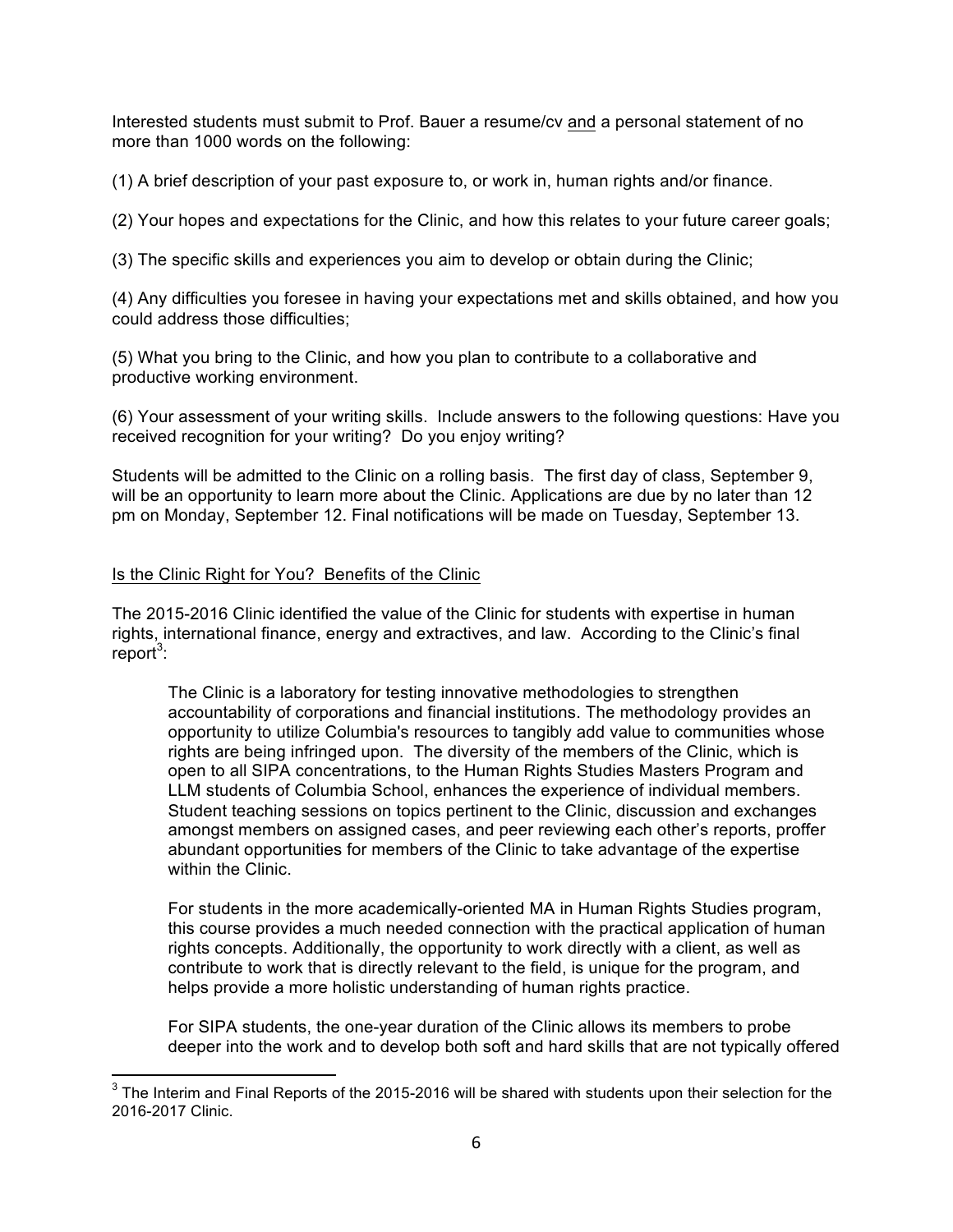by Capstone projects. The combination of seminar learning and experience, as well as having different student groups working on a series of small projects that form parts of a bigger theme and sharing their respective work, makes the Clinic distinctive.

- For those interested in human rights, the Clinic offers training in a unique approach to advocacy, one that equips communities with new tools and strategies to defend their rights. The Clinic widens one's perspective of how to engage actors beyond just naming and shaming, or divestment, and enhances understanding of various business and human rights standards and institutions.
- For those interested in finance, the Clinic offers a method for understanding responsible investment and the importance of human rights due diligence. The Clinic work reveals how investors can, often unwittingly, become linked to rights violations and how best to address these connections (i.e. through engagement or divestment) when they are revealed. Apart from the due diligence aspect of working in finance or investment, understanding the liability shouldered by a company investing in financial intermediaries and large development projects is important for those who are interested in promoting ethical investments or mitigate risk.
- For those interested in energy and extractives, the Clinic provides an understanding of the role financing plays in developing a large-scale energy or extractive project. The Clinic addresses risk identification and project viability and exposes the types of human rights issues that can occur when environmental and social risks are not addressed properly. It helps those with an interest in the industry to appreciate the role that positive engagement with communities and states can play in reducing risks."

For law (LLM) students, the Clinic provides the opportunity for law students with a public interest background to address human rights issues through both legal and non-legal institutions. lt exposes lawyers who have practiced corporate law to the human rights implications of large-scale commercial transactions and complex project finance, and instills a sense of the importance of human rights due diligence in providing transactional advice to corporate clients.

One Clinic member summed up their experience as follows:

"The Clinic has completely shaped my experience for my degree. Since my program is so academically oriented, producing real work and real results for people in need brought what I was studying into the realm of the real world. In addition to skills such as coordination, teamwork, and professionalism, I have also learned a lot from interacting with peers from many different areas of expertise, and in conducting the ICM itself. This was my first introduction to the world of business, and I believe that I have got a much better understanding and grasp of not only violations, but also about how different initiatives are working to hold the corporate world more accountable."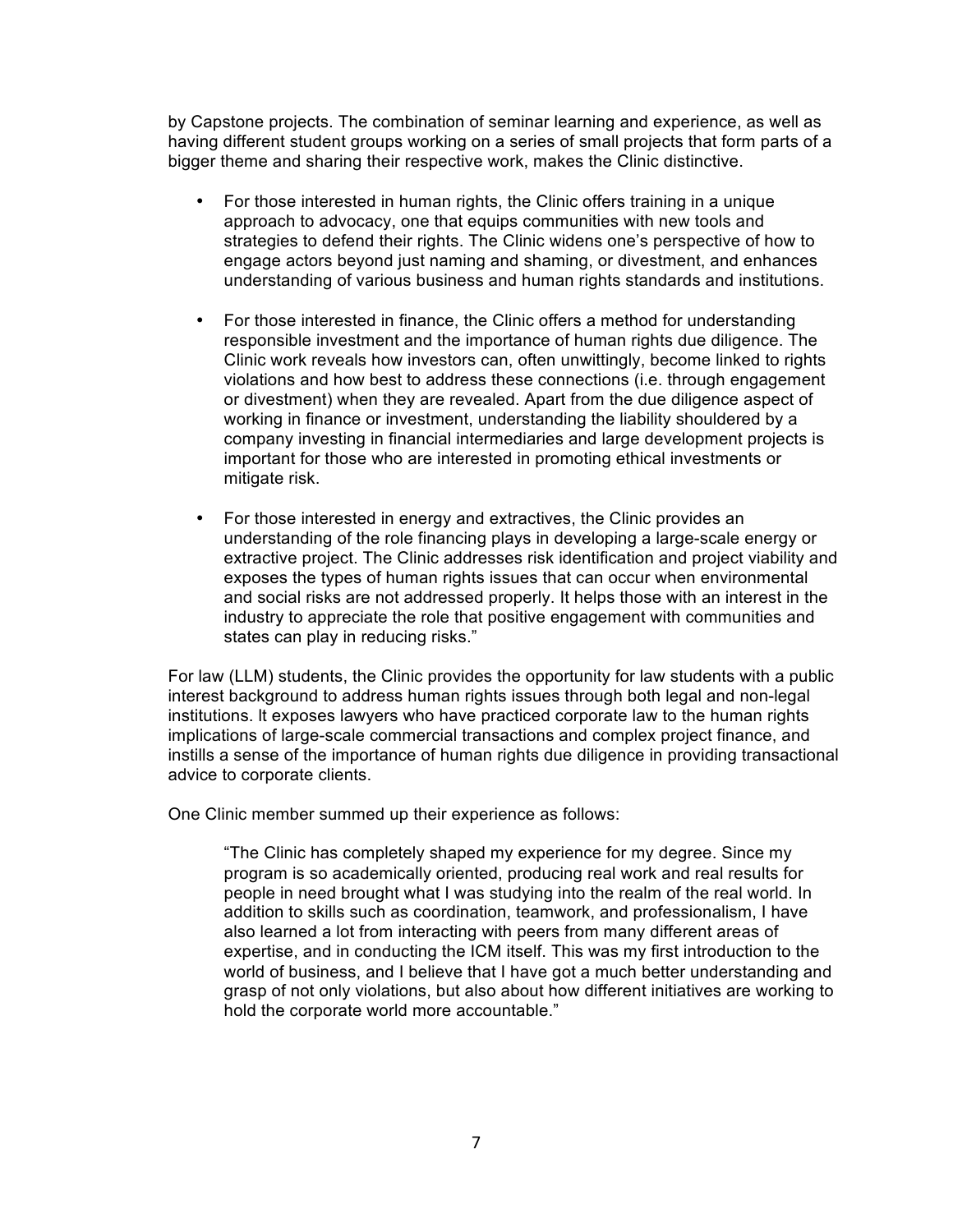# Course outline

The following is an outline of meeting dates and seminar topics. Since the top priority for the Clinic is responding to ICM needs from IDI, sessions are subject to change should there be a need to devote more class time to ICM work.

In the fall semester, class sessions will combine lecture and discussion on the context for the Clinic work with learning, practice, and supervision on the fundamentals of investment chain mapping. We will also design and start the financial actor and pressure point research to support ICM.

During the spring semester, the Clinic will delve deeper into the case work, and the pertinent topics surrounding it, as we support the cases with the strongest demand from communities. For some cases this may mean extending the cases from the fall into advocacy. Students can also expect to undertake new cases where community demand for ICM is strong. The financial actor/pressure point research will be completed, and the report will be drafted and finalized. For the spring semester, Clinic students will have an opportunity to contribute to the course outline, by suggesting topics and guests for weeks that are still undetermined.

In addition to the seminar subject, each session will also include a discussion of issues coming up in ICM work, Clinic management and planning, and time permitting, group work.

Some sessions will also include a guest speaker. Clinic students are invited to participate in identifying speakers, inviting speakers, preparing the Clinic for a speaker, and moderating discussions with a speaker.

*Note: The readings for which there are no hyperlinks can be found on the Courseworks page under "Files & Resources".*

# **Fall 2016**

### Sept 9: **Introduction to the Clinic**

This class will introduce the Clinic topic, procedures and goals, and outline the work and expectations. To prepare for this class, read the following IDI publication, which provides a step-by-step of ICM, and come prepared with questions about the process. Students for the 2015-2016 Clinic will be on hand to also field questions.

### *Reading*

Blackmore E., Bugalski N., Pred D. (2015) *Following the Money: An advocate's guide to securing accountability in agricultural investments*. IIED, London. http://www.inclusivedevelopment.net/new-idi-resource-following-the-money-anadvocates-guide-to-securing-accountability-in-agricultural-investments/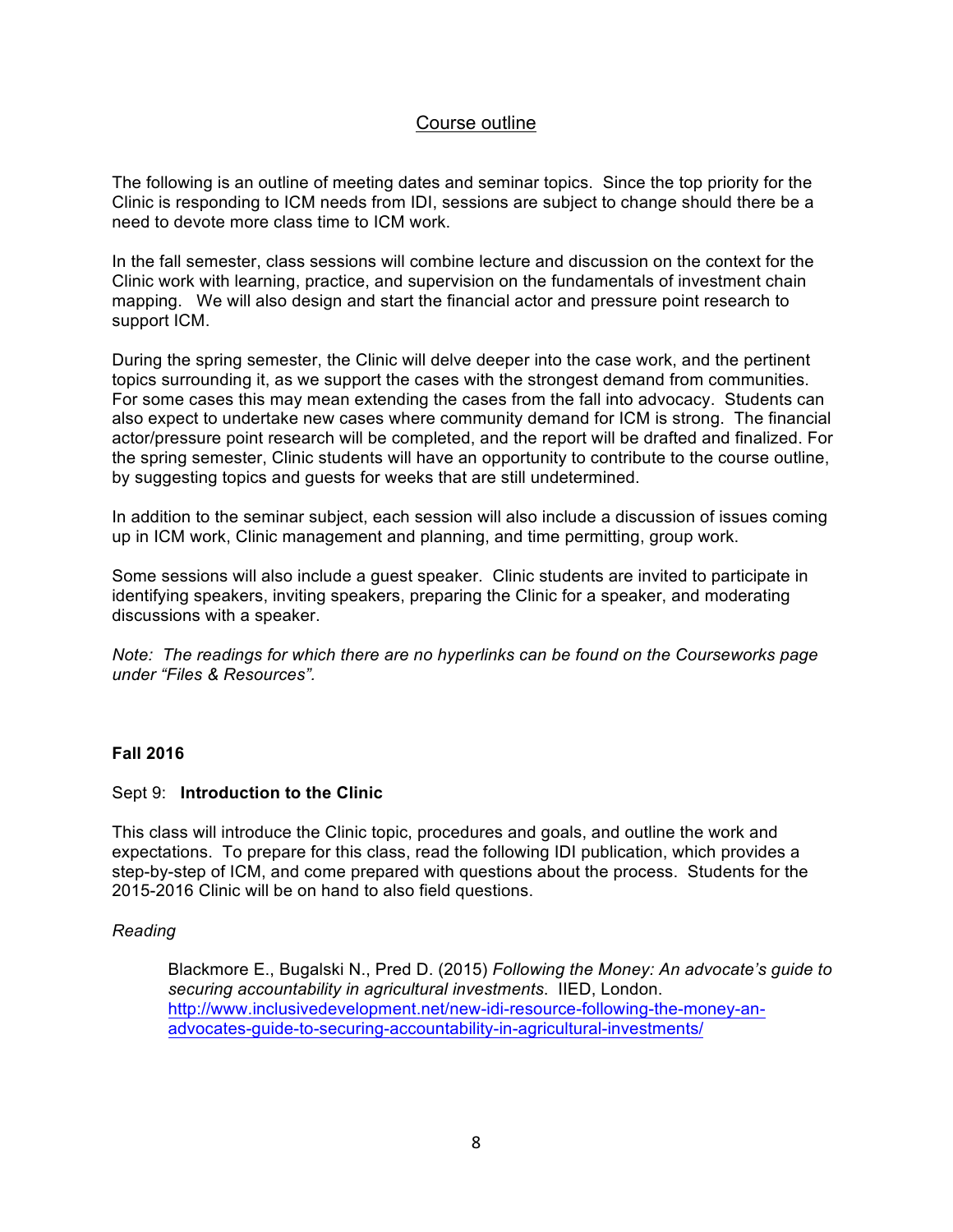### Sept 16: **Introduction to the Clinic: Teambuilding and Understanding Business and Human Rights Standards**

We will spend the first half of this class, our first as a Clinic Team, getting to know each member and what they bring to the Clinic through a teambuilding exercise. Students will also be introduced to Clinic roles. During the second half of class we will introduce the idea of human rights and examine business and human rights standards, in particular the UN Guiding Principles on Business and Human Rights.

*Guests*: Fadi Dahger of Lehman Library and Chubing Hong of the Business School library will come to class to introduce themselves and provide an overview of Columbia's available resources.

# *Reading*

Joanne Bauer, "The Problem with Corporate Social Responsibility," *Open Democracy*, December 17, 2014 https://www.opendemocracy.net/joanne-bauer/problem-withcorporate-social-responsibility

Chris Jochnick, "Confronting the Impunity of Non-State Actors: New Fields for the Promotion of Human Rights," 21 *Human Rights Quarterly* (1999) pp 56-79. (Available in Files & Resources)

Chris Jochnick, "Challenging Corporate Power through Human Rights," (2014) pp 1-8 http://papers.ssrn.com/sol3/papers.cfm?abstract\_id=2501084

Skim OHCHR, IBLF, UN Global Compact & Castan Centre for Human Rights Law at Faculty of Law, Monash University, "Human Rights Translated: A Business Reference Guide" http://human-rights.unglobalcompact.org/doc/human\_rights\_translated.pdf

Skim and bring to class:

UN Guiding Principles on Business and Human Rights, http://www.ohchr.org/Documents/Publications/GuidingPrinciplesBusinessHR\_EN.pdf

# Sept 23 **Multilateral Development Banks and Human Rights Obligations**

This class will introduce multilateral development banks (MDB), their human rights obligations, legal immunity and the types of projects they finance that impact land rights. The class will also introduce safeguard policies and standards as part of the range of accountability mechanisms available to groups harmed by MDB investments.

*Guest speaker*: Lalanath da Silva of the Compliance Review Panel of the Asian Development Bank

 *Reading:*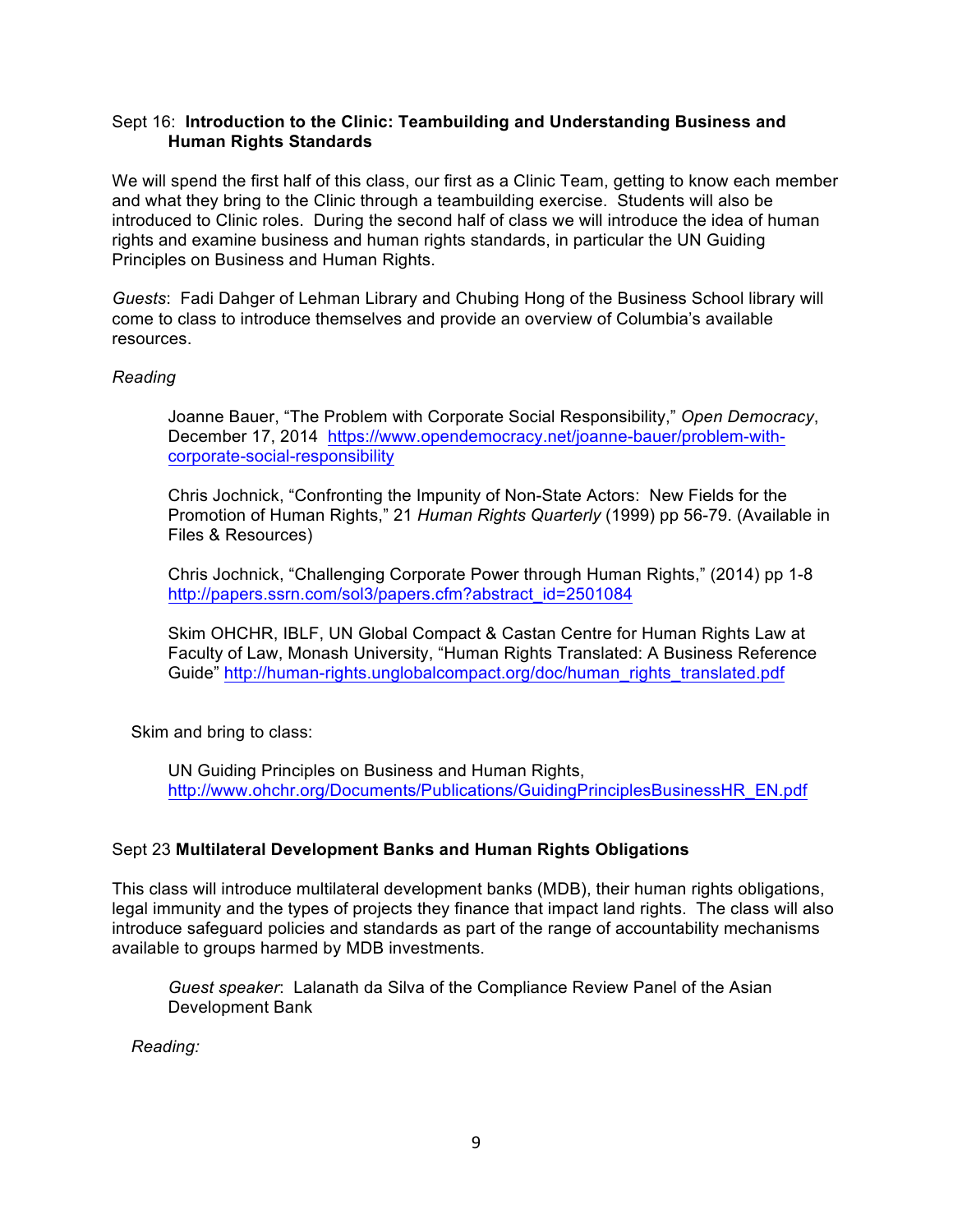Eisuke Suzuki and Suresh Nanwani, "Responsibility of International Organizations: The Accountability Mechanisms of Multilateral Development Banks," *Michigan Journal of International Law*, Vol 27, pp 177-225 (Files & Resources)

Suresh Nanwani, "Directions in Reshaping Accountability Mechanisms in Multilateral Development Banks and Other Organizations," (2014) 5/2 *Global Policy*, pp 242-251. (Files & Resources)

"The Future Development Finance and Accountability Landscape" workshop report, 2016:

http://www.humanrightscolumbia.org/sites/default/files/pdf/bhr\_future\_development\_fina nce\_accountability\_landscape.pdf Pay particular attention to what the report says about the role of MDBs.

Asian Development Bank Compliance Review Panel website: https://lnadbg4.adb.org/dir0035p.nsf/alldocs/BDAO-7XG526?OpenDocument&expandable=0 Read all sections of "About the Compliance Review Panel" and skim one or two reports under "Compliance Review"

**Skim:** International Finance Corporation: Performance Standards, http://www.ifc.org/wps/wcm/connect/topics\_ext\_content/ifc\_external\_corporate\_site/ifc+s ustainability/our+approach/risk+management/performance+standards/environmental+an d+social+performance+standards+and+guidance+notes

*Skim:* NGO Forum on ADB: http://www.forum-adb.org/home

*Optional*: D.D. Bradlow and A. Naudé Fourie, "The Operational Policies of the World Bank and the International Finance Corporation: Creating Law-Making and Law-Governed Institutions," (2014) 10 *International Organizations Law Review*, pp 3-80 (Files & Resources)

# Sept 30 **Introduction to IDI and Investment Chain Mapping**

David Pred and Dustin Roasa of IDI will visit the Clinic to introduce the work of IDI and describe the work agenda for the Clinic this year. Students will have the opportunity to ask questions about IDI and its advocacy approach and learn about a selection of its ongoing case work. Discussion will also include issues of security – for the communities, IDI, and the Clinic – the need for confidentiality, and discuss what information can and cannot be communicated outside of the Clinic.

This session will include a hands on training on investment chain mapping using data bases. All students should bring laptops to this class. (Note: Because ThomsonOne can only be accessed via a PC, students who use Mac computers should install Citrix so that they can access this database that way.)

Students will receive a work assignment from IDI at the end of class, which will be due the following week.

### *Reading*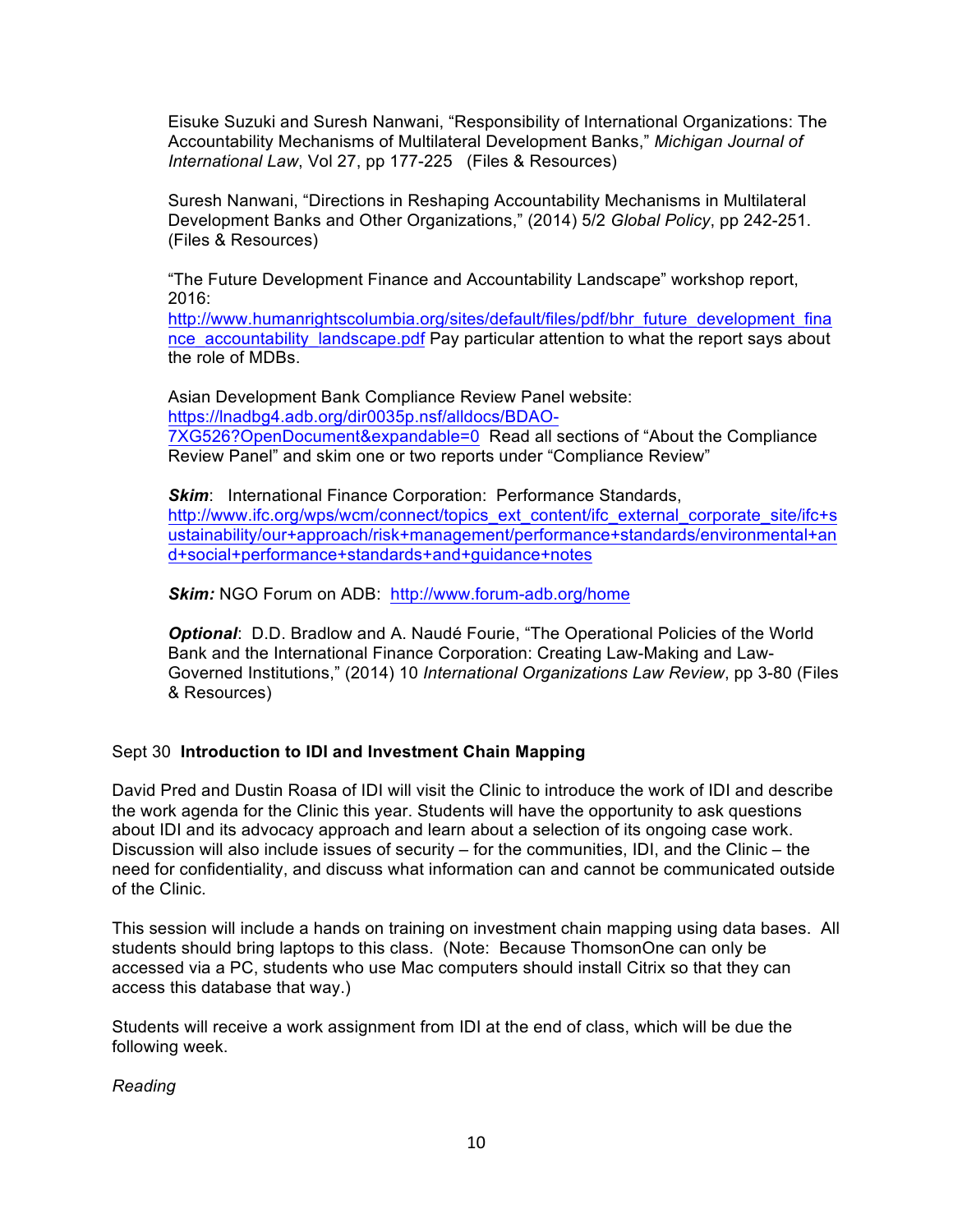Review *Following the Money* the first three chapters: https://www.followingthemoney.org/

Review Section 2 of the 2015-2016 Clinic Final Report

Read the MSPP Memo (Files & Resources)

# Oct 7 **Due Diligence in the Financial Sector**

Our seminar topic is the OECD's guidance on the application of the OECD Guidelines for Multinational Enterprises to the financial sector and its implications for our work.

# *Reading*:

OECD, "Due Diligence in the Financial Sector: Adverse Impacts Directly Linked to Financial Sector Operations, Products or Services by a Business Relationship," Global Forum on Responsible Business Conduct, June 2014: https://mneguidelines.oecd.org/globalforumonresponsiblebusinessconduct/GFRBC-2014-financial-sector-document-1.pdf

BSR, What the OECD Guidelines mean for investors: Interview with Roel Nieuwenkamp, Dec 2014: http://www.bsr.org/en/our-insights/blog-view/what-the-oecd-guidelines-meanfor-investors

Click on the hyperlink "How NGOs pressured investors" in the above article or click here: http://www.wwf.org.uk/?6030

 *Optional*

Margaret Wachenfeld, "Recent Decisions Clarify Investor Responsibility to Address Human Rights Concerns," Responsible Investor, Oct 2013 https://www.responsibleinvestor.com/home/article/ncp\_decision\_analysis/

# Oct 14 **Development Finance Actors: Who they are and how human rights figures in**

With this class we will begin to explore the development finance actors and the considerations that drive their decisions. During the second half of class we will have two guest speakers from the financial world. They will help us begin to address some of the questions, below.

*Guest speakers*: Joel Moser, CEO, AQM Capital; Delilah Rothenberg, Managing Director, Development Capital Strategies

 *Questions:*

- In the face of enormous demand for investment in infrastructure and a focus on the role of private capital in meeting it, who are or might be the most important source of it?
- What are the principal considerations of financial risk and reward that would determine whether, the extent to which, and the ways in which they would make investments?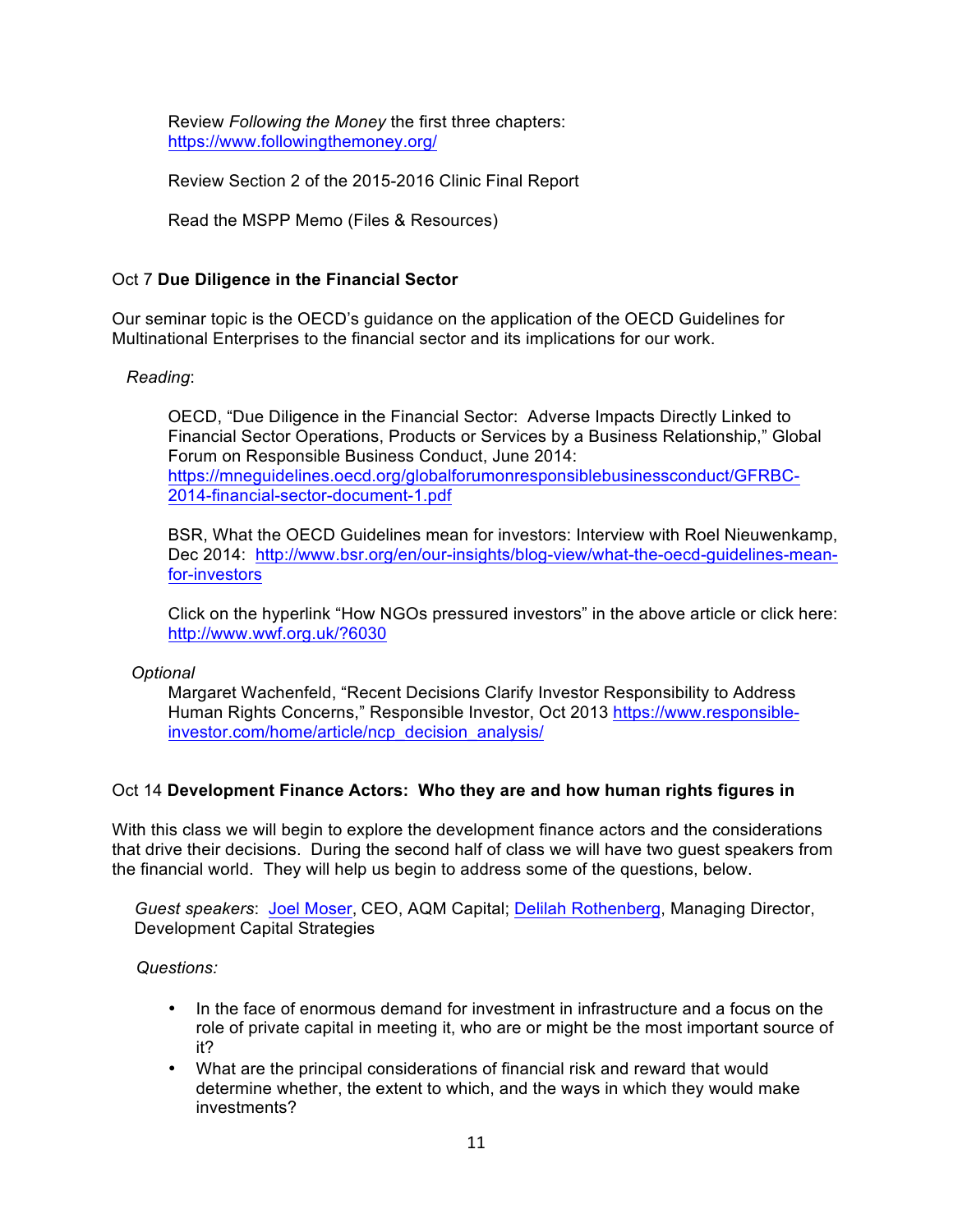- What are the primary ways in which infrastructure, large-scale agriculture and extractive projects is or might be financed in part or whole by means of private capital?
- In what ways are others for example, governments and development finance institutions – a necessary condition for such private investment? What role – e.g. through co-investment, loans, grants, guarantees, etc.- must they play?
- What are the nominally non-financial considerations (environmental, social, human rights) that bear in important ways upon the decision to make such investments? How and why do such considerations come into play?
- What policies, rules, standards, etc. are seen as important or relevant to a taking them into account?
- In what ways are various investors equipped to do so -- in terms of staffing. resources, assignment of responsibility and accountability, etc.?
- In what ways have investors engaged stakeholders for whom those environmental, social, and human rights issues are a concern?
- In what ways has that engagement been productive or useful?
- What forms or means of engagement might be more productive or useful?

### *Reading:*

OECD Guidelines for Multinational Enterprises, "DRAFT Responsible business conduct for institutional investors: Key considerations for institutional investors in carrying out due diligence under the OECD Guidelines for Multinational Enterprises," September 2016. (Files & Resources) Note: The publication is confidential and should not be shared beyond the Clinic.

*Review*: "The Future Development Finance and Accountability Landscape Workshop Report," Columbia University, April 21-22, 2016

### Oct 21 **Student-Led Session, Peer-Learning**

Students will select a pressure point mechanism from the sign-up sheet on the Google Drive, research that mechanism, and prepare a 10- minute presentation to present to the group. In addition, students will use the time for group troubleshooting of their ICM projects, and for addressing any administrative issues that have arisen. The presentation of the financial actors project framework to IDI, originally scheduled for today, has been postponed until after November 18 when the first ICM memos are due to IDI.

### Oct 28 **Development–Induced Displacement: Land, Housing, and Natural Resource Tenure Rights**

### **POSTPONED – We will postpone this discussion in order to catch up on work and plan for the rest of the semester. Students should use the time to make strong progress on their ICM work.**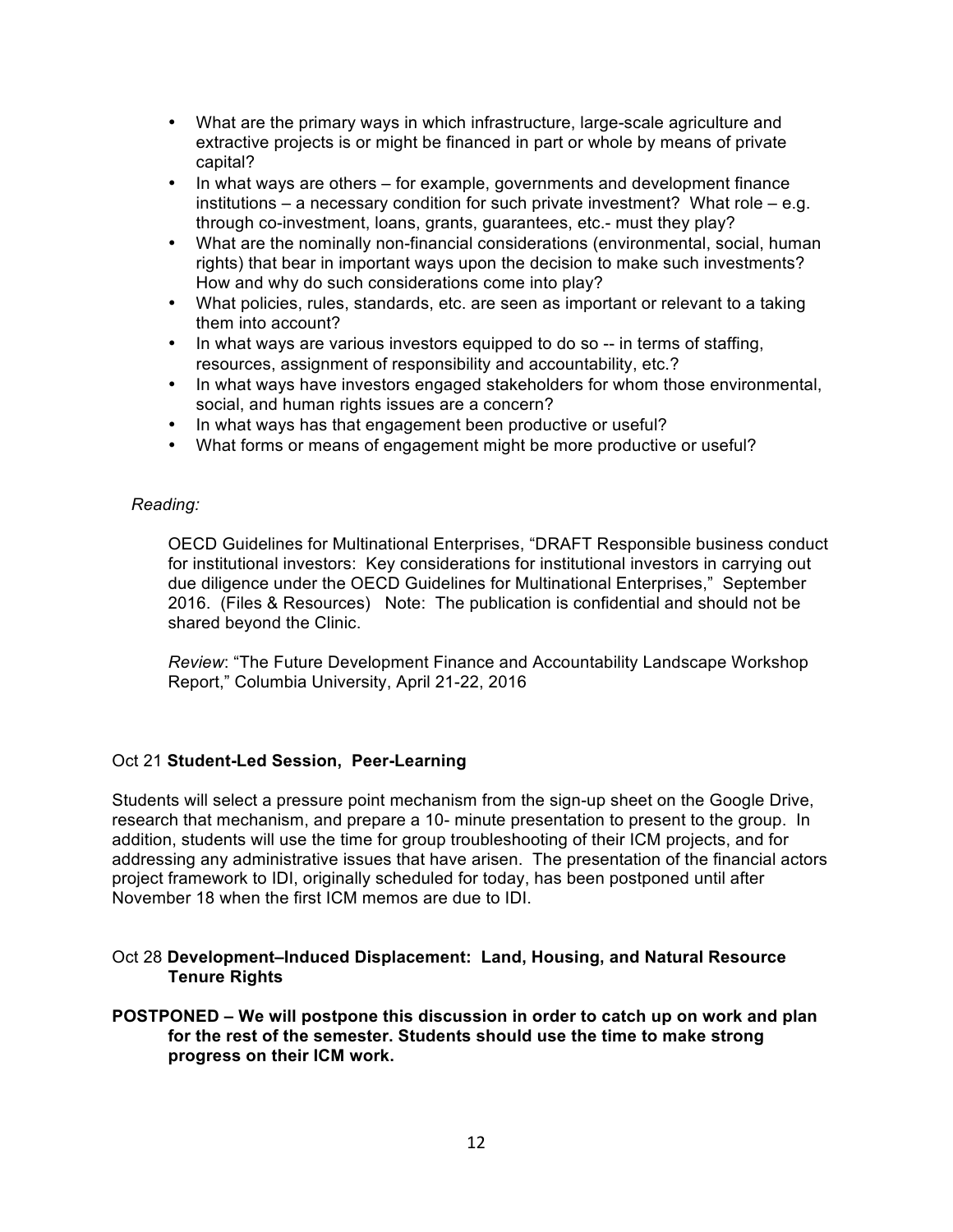This class will explore the issue of development-induced displacement, the current legal and normative standards around land, housing and natural resource rights, the exercise of eminent domain powers, "willing buyer willing seller" (voluntary) land transactions, the situation of "squatters" and the process and impacts of resettlement. We will examine case studies of best and worst policies and practices in relation to land rights.

# *Reading*

Saturnino M. Borras, Jr. & Jennifer C. Franco (2010). "From Threat to Opportunity? Problems with the idea of a "Code of Conduct" for Land-grabbing," *Yale Human Rights & Development,* Vol. 13, pp. 507-523.

https://www.tni.org/files/Yale%20April%202010%20Borras\_Franco%20CoC%20paper.p df

Michael Cernea, "Reforming the Foundations of Involuntary Resettlement," in Michael Cernea and Hari Mohan Mathur, eds, *Can Compensation Prevent Impoverishment? Reforming Resettlement through Investments and Benefit-Sharing*, New York: Oxford University Press, pp1-10. (Available on e-reserves)

# Skim the following standards

Principles for Responsible Investment in Agriculture and Food Systems, adopted 2014 by the Committee on World Food Security. http://www.fao.org/3/a-au866e.pdf

Voluntary Guidelines on the Responsible Governance of Tenure of Land, Fisheries and Forests in the Context of National Food Security http://www.fao.org/docrep/016/i2801e/i2801e.pdf

UN CESCR General Comment 7: Forced Evictions and the Right to Adequate Housing (1997): https://www1.umn.edu/humanrts/gencomm/escgencom7.htm

IFC Performance Standard 5: Land Acquisition and Involuntary Resettlement http://www.ifc.org/wps/wcm/connect/3d82c70049a79073b82cfaa8c6a8312a/PS5\_Englis h\_2012.pdf?MOD=AJPERES

# Nov 4: **MDBs and Financial Intermediaries**

This class will explore the issue of MDBs financing through financial intermediaries, in particularly the debates within the IFC. These debates center around the IFC's policy decision to channel over 70 percent of its financing through financial intermediaries, without an effective way of ensuring that these intermediaries and sub clients are respecting the IFC's Performance Standards. This issue has been pushed by the policy advocacy work of IDI and its NGO counterparts, work that the 2015-2016 Clinic also supported through its research.

During the second part of class we will begin to discuss plans for the Financial Actors research project.

*Reading*: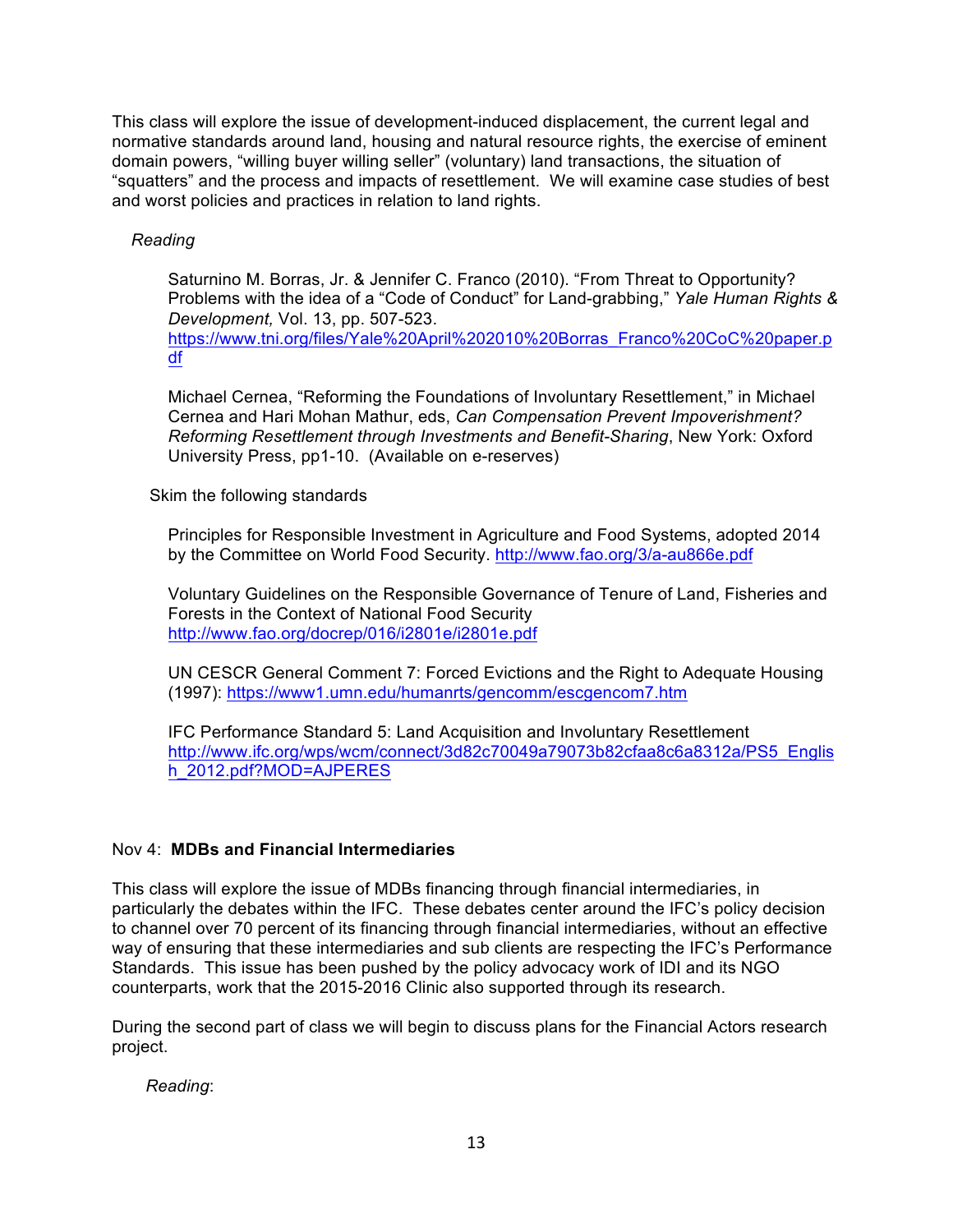Kate Geary. *The Suffering of Others: The human cost of the International Finance Corporation's lending through financial intermediaries*, Oxfam \https://www.oxfam.org/en/research/suffering-others

### IFC response to The Suffering of Others

http://www.ifc.org/wps/wcm/connect/1259050048004ba99154f5299ede9589/IFC\_respon se\_toCSO\_report\_on\_FIs.pdf?MOD=AJPERES

International Finance Corporation, Interpretation Note on Financial Intermediaries, January 1, 2012 http://www.ifc.org/wps/wcm/connect/38d1a68049ddf966af3cbfda80c2ddf3/Interpretation Note\_FIs\_2012.pdf?MOD=AJPERES

Office of the Compliance Advisor Ombudsman (CAO), "CAO Audit of a Sample of IFC Investments," Oct 10, 2012 http://www.caoombudsman.org/documents/Audit\_Report\_C-I-R9-Y10-135.pdf

IFC Action Plan: http://www.cao-ombudsman.org/documents/IFCpresentationforCODE-ESRMforFIs-final.pdf

Monitoring of IFC's Response to: CAO Audit of a Sample of IFC Investments in Third-Party Financial Intermediaries. Second Monitoring Report http://www.caoombudsman.org/newsroom/documents/documents/CAOMonitoringReportC\_I\_R9\_Y10\_ F135\_October132015.pdf

# Nov 11: **Chinese Financial Actors -POSTPONED**

This session will explore the rising role of Chinese development finance actors and companies. It is highly likely that in at least one of the Clinic cases, a Chinese actor will be a pivotal player along the investment chain. We will examine the emerging environmental and social standards of these actors and the nature of advocacy strategies that may be successful in influencing them.

Guests: Curtis Milhaupt, Parker Professor of Comparative and Corporate Law, Columbia Law School and Mark Grimsditch, IDI's Mekong Coordinator, (via Skype).

# *Readings*

IDI, *Making Inroads: Chinese Infrastructure Investment in ASEAN and Beyond* http://www.inclusivedevelopment.net/wp-content/uploads/2016/08/Making-Inroads-China-Infrastructure-Finance.pdf

Li-Wen Lin and Curtis Milhaupt. "We are the (National) Champions: Understanding the Mechanisms of State Capitalism in China," *Columbia Law and Economics Working Paper*, No. 409, http://papers.ssrn.com/sol3/papers.cfm?abstract\_id=1952623

Nancy Alexander and Francis Kornegay, "New Battlegrounds in Development Finance," *Project Syndicate*, October 15, 2014 https://www.projectsyndicate.org/commentary/infrastructure-financing-and-emerging-economies-by-nancyalexander-and-francis-a--kornegay-2014-10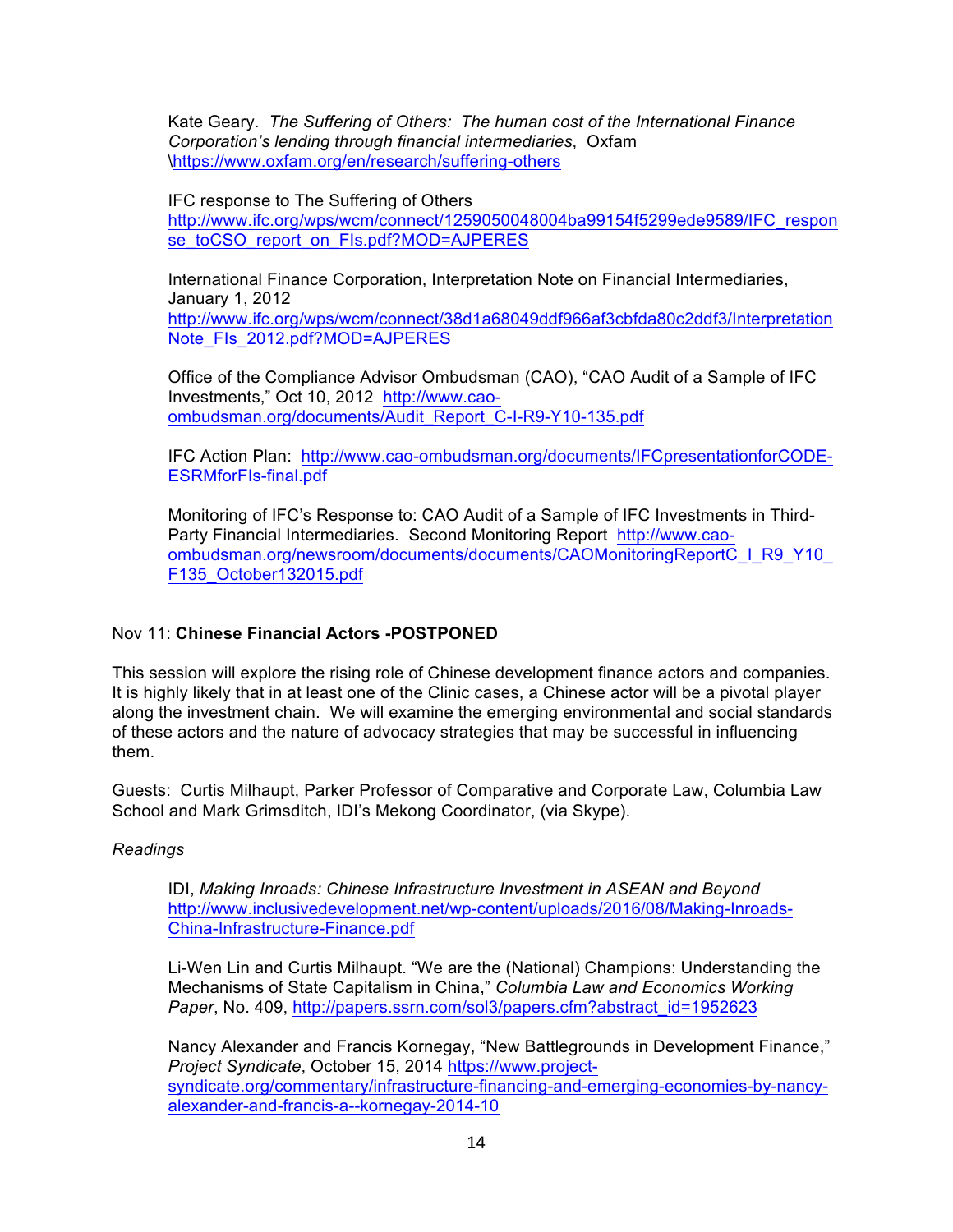### *Optional:*

Lowell Chow, "Signs human rights are moving slowly up the agenda in corporate China," *The Guardian*, September 17, 2014, http://www.theguardian.com/sustainablebusiness/2014/sep/17/human-rights-china-corporate-responsbility-taiwan-hong-kong

Lowell Chow and Annabel Short, "China: Intense scrutiny on AIIB should spur it to fulfil its social and environmental mission" *South China Morning Post*, July 27, 2015 http://www.scmp.com/comment/insight-opinion/article/1843470/intense-scrutiny-aiibshould-spur-it-fulfil-its-social-and

Ma Jun and Simon Zadek, "Greening China's Financial System" *Project Syndicate*, May 11, 2015. http://www.project-syndicate.org/commentary/china-sustainable-developmentfinance-by-ma-jun-and-simon-zadek-2015-05

"China's Mining Industry at Home and Overseas: Development, Impacts and Regulation," Greenovation Hub, 2014, Chaps 3-5: http://www.ghub.org/cfc\_en/wpcontent/uploads/sites/2/2014/11/China-Mining-at-Home-and-Overseas\_Mainreport2\_EN.pdf

### Nov 18: **Working Session**

This session is set aside for financial actors research and workshopping the investment chain research. Students may choose to use the session as a time for interviews with financial actors or other stakeholders.

### \*\*\*Nov 25 **Thanksgiving Break**, no class\*\*\*

### **Mid-year Assessments** – Nov 28-29

Clinic students meet individually with me to discuss class performance on Monday and Tuesday November 28 and 29. Sign-up sheet for afternoon meeting times will be provided the week before.

# Dec 2: **Pressure Point Analysis/ Working Session**

During this session we will complete the pressure point presentations, and workshop issues that students are encountering in their projects.

### Dec 9: **Working Session**

This session is set aside for financial actors research and workshopping the investment chain research. Students may choose to use the session as a time for interviews with financial actors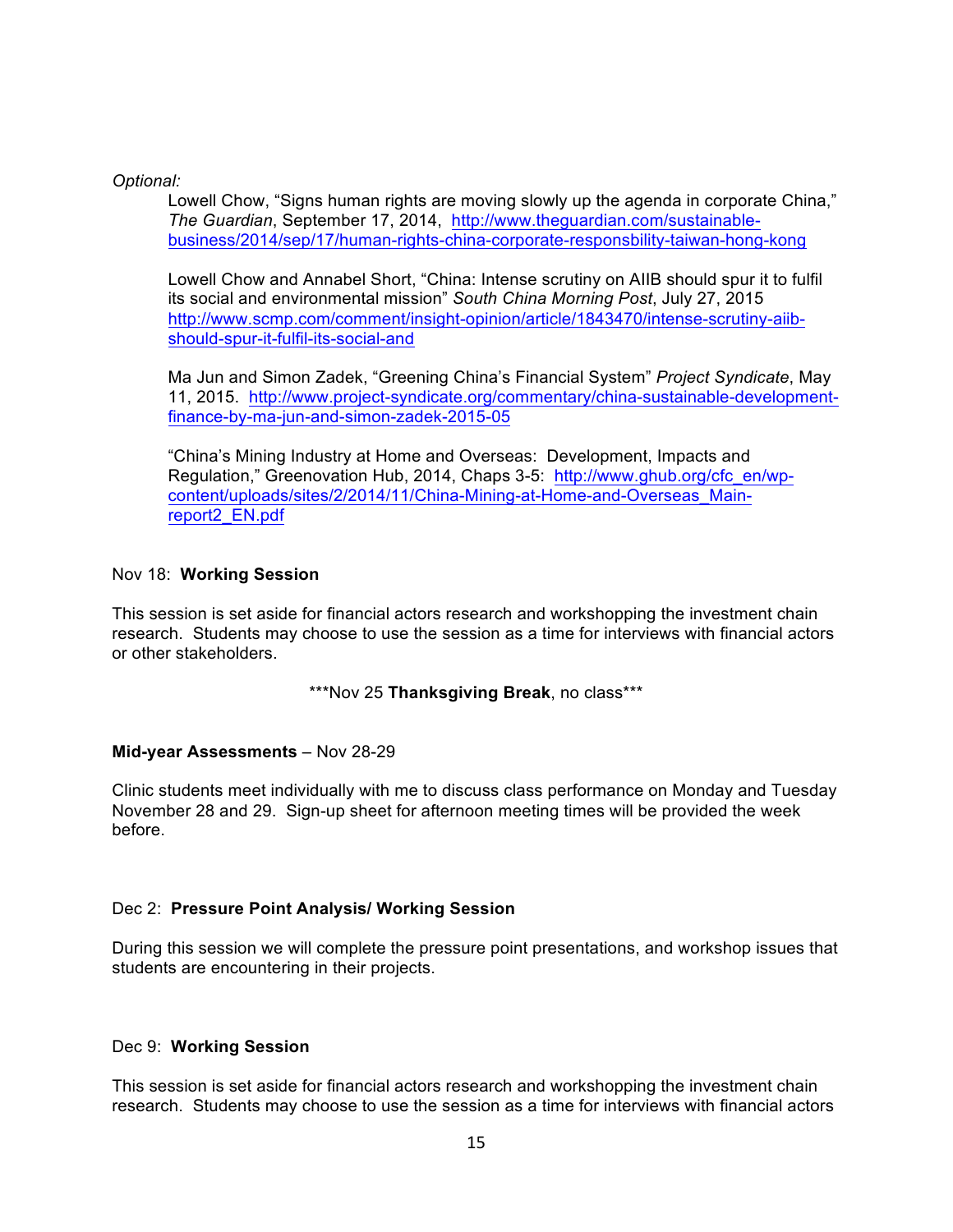or other stakeholders. We will also use this time to reflect on the work of the Clinic and the learning we can contribute to the development of follow the money practice.

# Dec 16: **All Fall projects due**.

# *\*\*\*Optional Winter Break Travel\**\*\*

IDI and its partners will hold a Reflection Workshop in Cambodia in January. The Workshop will assess how communities have used the information that IDI provided in 2016, and how FtM can better serve communities. Two to four students may be invited to present to the workshop.

Students may instead request to be part of a team that will travel during spring break. (See below for that travel option.) Every effort will be made to enable students to participate in their trip of choice, although final determination will be based on the needs of the projects. Students who did not wish to travel are not required to so.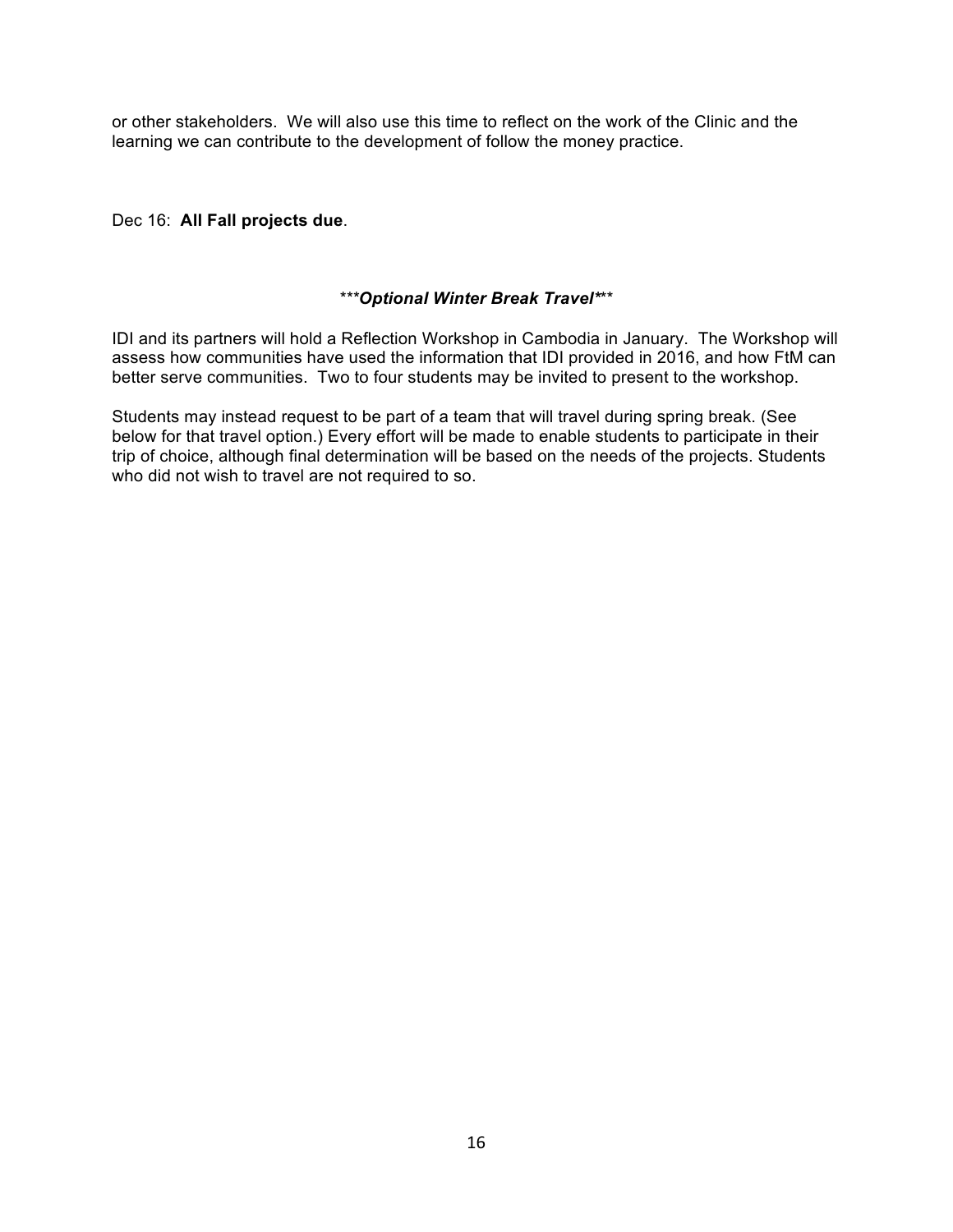# **Spring 2017**

*Written work will include*:

- Investment chain mapping memos
- Financial Actors report (First draft due to Joanne April 25, Final draft due May 13)
- Individual research, as assigned

*Other Clinic Student work*:

- Organize seminar sessions
- Moderate seminar sessions
- Lead seminar discussions
- Organize panel presentation to the Columbia Community
- Participate in panel presentation to the Columbia Community
- Write short articles for Columbia websites/newsletters

*Noteworthy dates* (excluding ICM dates and website due dates):

- March 10: No seminar. Students not travelling meet to work on projects.
- Mar 13-17: Spring break
- April 12, 2-4:30 pm, IAB 1512: Panel presentation to the Columbia community
- Apr 25: First draft of final report due
- May 12: Final draft of final report due
- May 15-16: Individual meetings; Clinic check out

*Note*: With respect to the Financial Actors Project report, the intention is to have a publishable manuscript completed, including layout and design, by graduation. If that goal is not met, while students will be entitled to graduate assuming all other course requirements are met, students will be expected to work on the report until it is completed. Determination of "publishable" and "completed" will be made by Professor Bauer.

# **Weekly schedule**

The session topics for the Spring may be adjusted in the Fall, as the knowledge gaps and learning needs for the work arise. Students are encouraged to play a role in shaping the agenda. In addition to the weekly class on Fridays, students are expected to meet one day per week for at least an hour without the Clinic professor at a day and time that fits with all student schedules.

# Jan 20 **Debrief from the Break/Planning for the Semester**

# Jan 27 **Socially Responsible Investing**

This session will focus on the fields of impact and socially responsible investing and the role they can play in mainstreaming respect for human rights in finance.

# Feb 3 **Group work and Feedback from IDI**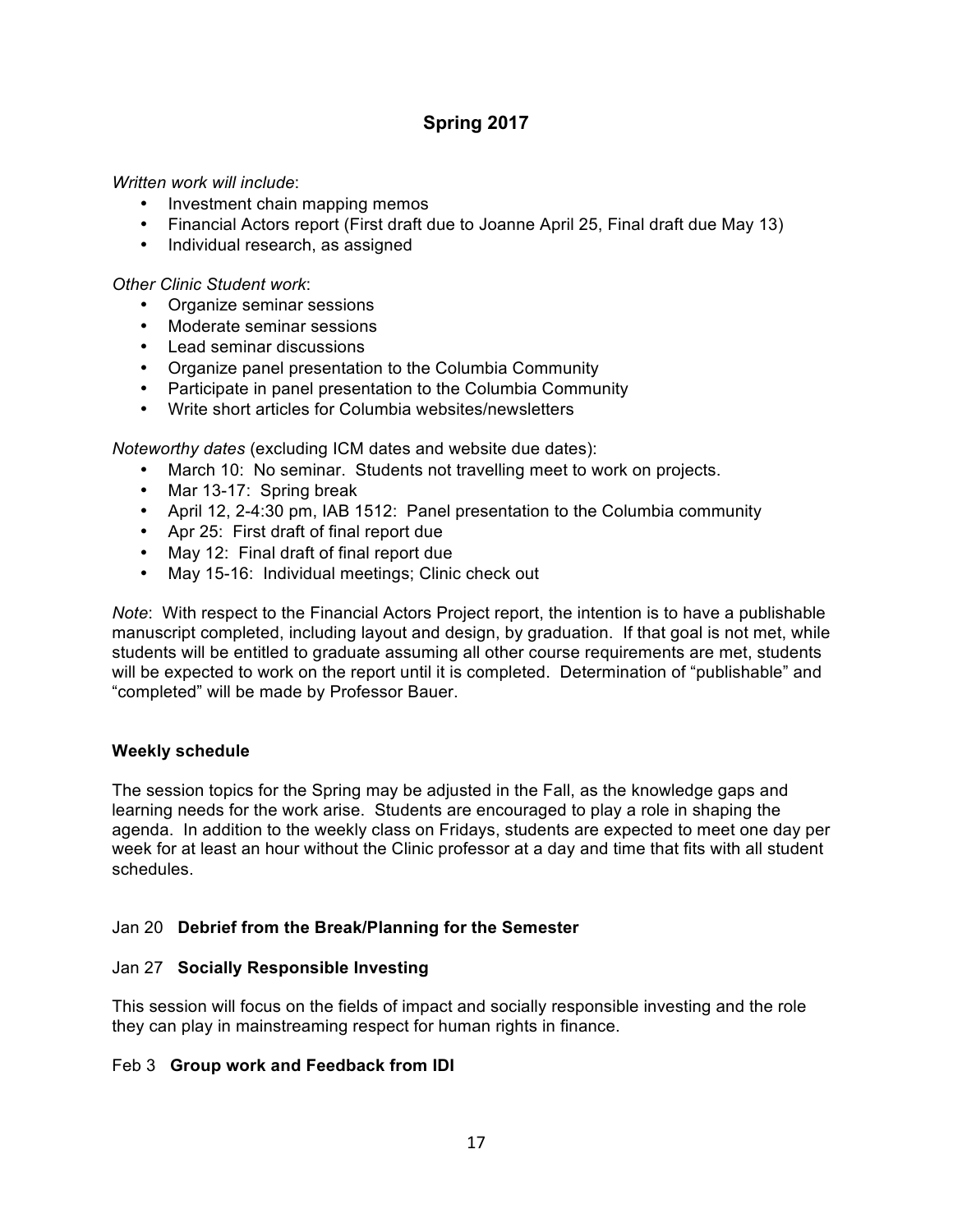Dustin Roasa will join the Clinic via video conference to provide feedback on the first round of memos and the Financial Actors Project plan.

# Feb 10: **MDBs and Financial Intermediaries**

This class will explore the issue of MDBs financing through financial intermediaries, in particularly the debates within the IFC. These debates center around the IFC's policy decision to channel over 70 percent of its financing through financial intermediaries, without an effective way of ensuring that these intermediaries and sub clients are respecting the IFC's Performance Standards. This issue has been pushed by the policy advocacy work of IDI and its NGO counterparts, work that the 2015-2016 Clinic also supported through its research. (Note: These readings and this class were originally scheduled for Nov 4.)

During the second half of class we will workshop our investment chain projects, and plan next steps for the Financial Actors Project

# *Reading*:

Kate Geary. *The Suffering of Others: The human cost of the International Finance Corporation's lending through financial intermediaries*, Oxfam \https://www.oxfam.org/en/research/suffering-others

IFC response to The Suffering of Others

http://www.ifc.org/wps/wcm/connect/1259050048004ba99154f5299ede9589/IFC\_respon se\_toCSO\_report\_on\_FIs.pdf?MOD=AJPERES

International Finance Corporation, Interpretation Note on Financial Intermediaries, January 1, 2012

http://www.ifc.org/wps/wcm/connect/38d1a68049ddf966af3cbfda80c2ddf3/Interpretation Note\_FIs\_2012.pdf?MOD=AJPERES

Office of the Compliance Advisor Ombudsman (CAO), "CAO Audit of a Sample of IFC Investments," Oct 10, 2012 http://www.caoombudsman.org/documents/Audit\_Report\_C-I-R9-Y10-135.pdf

IFC Action Plan: http://www.cao-ombudsman.org/documents/IFCpresentationforCODE-ESRMforFIs-final.pdf

Monitoring of IFC's Response to: CAO Audit of a Sample of IFC Investments in Third-Party Financial Intermediaries. Second Monitoring Report http://www.caoombudsman.org/newsroom/documents/documents/CAOMonitoringReportC\_I\_R9\_Y10\_ F135\_October132015.pdf

For the ICM discussion, review the following documents in the Google Drive:

- Ban Chaung external memo
- Mega First external memo (2015-2016 Clinic)
- Supply chain section of the 2015-2016 Final Report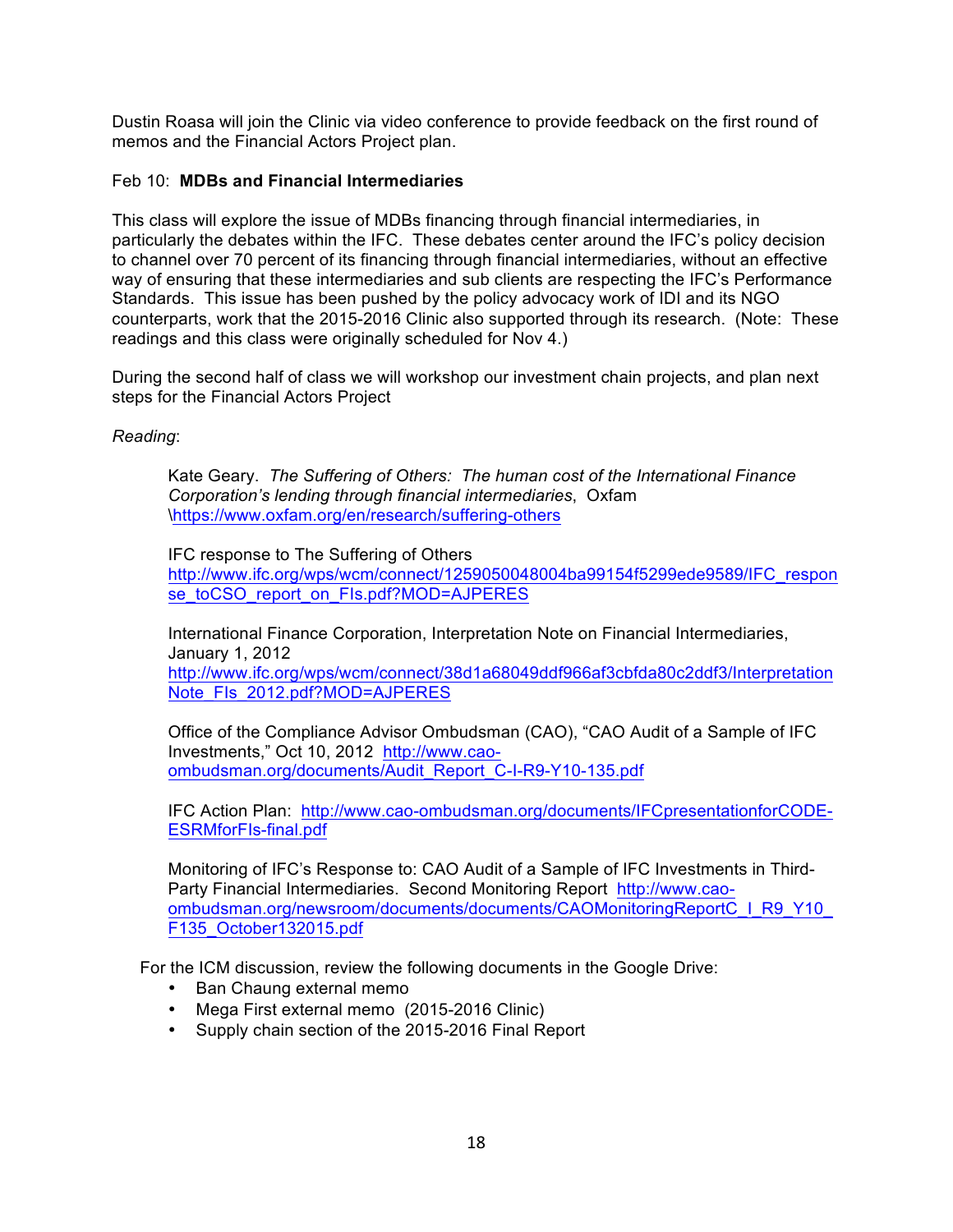Also review these recent reports of IDI:

- http://www.inclusivedevelopment.net/wp-content/uploads/2016/09/Outsourcing-Developmnet-Introduction.pdf
- http://www.inclusivedevelopment.net/wp-content/uploads/2016/09/bn-ifc-owningoutcomes-031016-en.pdf
- http://www.inclusivedevelopment.net/wp-content/uploads/2016/12/Outsourcing-Development-India.pdf

# Feb 17 **Development Finance and Corporate Accountability II**

This class will explore development finance and corporate accountability in more detail, with students now able to bring their own experiences to the discussion. The class will allow students to step back from their cases and discuss the ethical and legal responsibilities of these transnational actors, considering the implications of their decisions and actions on vulnerable communities in developing countries. We will look more closely at the human rights framework vis-a-vis business and institutions such as the World Bank.

### *Reading*:

"Glass Half Full: The State of Accountability in Development Finance," Jan 2016, pp 17- 77, and Annex 12 on the CAO. This just-released report was spearheaded by SOMO and co-authored by SOMO, IDI, Accountability Counsel, Natural Justice, and others. http://www.inclusivedevelopment.net/wp-content/uploads/2016/01/GlassHalfFull.pdf

What is Remedy for Corporate Human Rights Abuses? Listening to Community Voices: A Field Report," Dec 2015. This is the report of a 2015 SIPA Capstone http://accessfacility.org/Columbia-University-Student-Case-Story

Larry Beeferman and Allan Wain, *Infrastructure: Doing What Matters*, July 2016. https://papers.ssrn.com/sol3/papers.cfm?abstract\_id=2714343

# Feb 24 **Drafting a Complaint**

This class will study various complaints drafted and submitted to IFIs in order to understand how to prepare a strong complaint. David and Natalie will participate in this discussion

*Assignment*: Students will work on a draft complaint, likely to the IFC. The case will be assigned during class and is due on February 26.

*Reading*:

IDI HAGL complaint to the CAO http://www.inclusivedevelopment.net/wpcontent/uploads/2014/02/Complaint-to-CAO-re-Dragon-Capital-HAGL-.pdf

# Mar 3 **Chinese Financial Actors**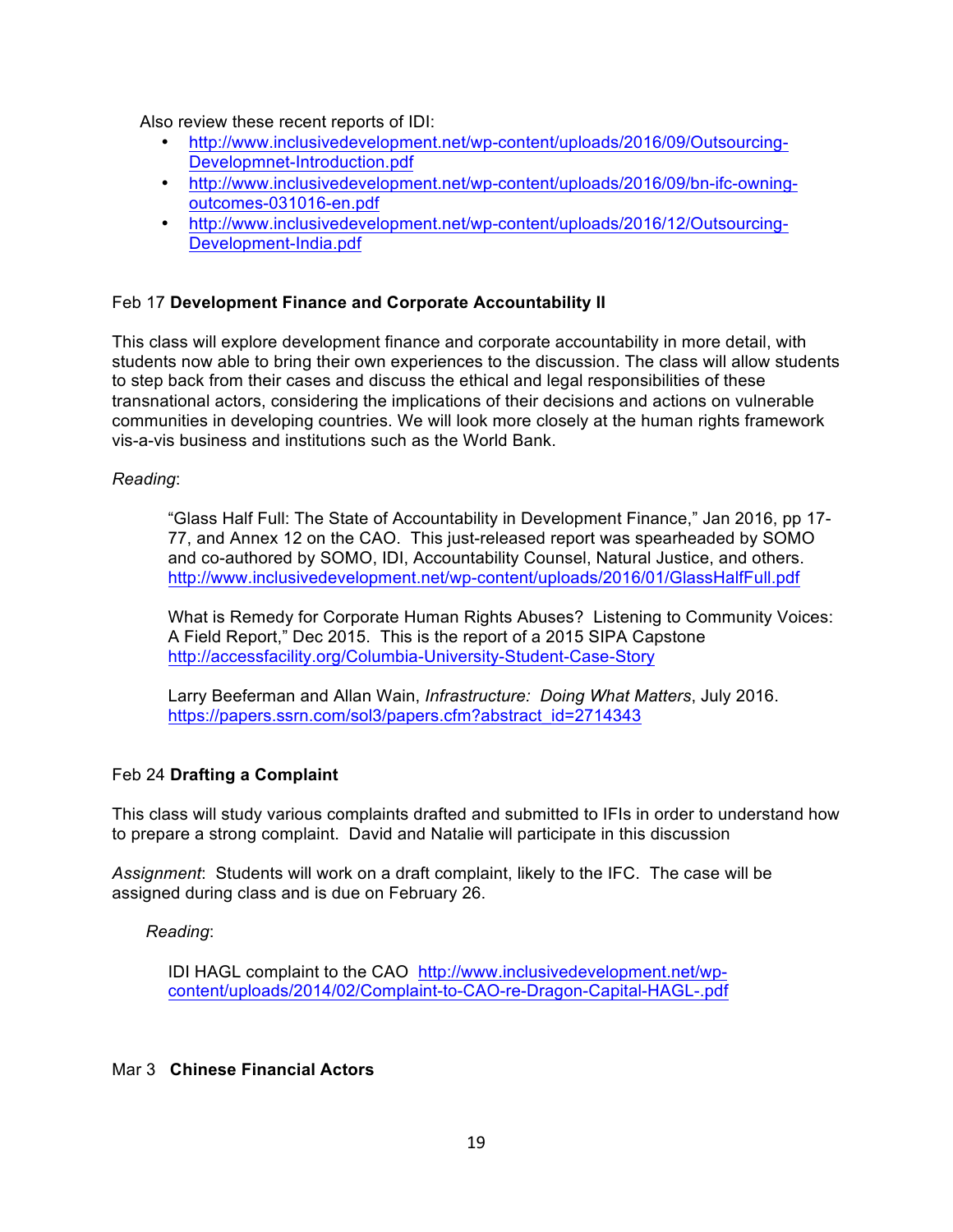This session we will explore the rising role of Chinese development finance actors and companies. It is highly likely that in at least one of the Clinic cases, a Chinese actor will be a pivotal player along the investment chain. We will examine the emerging environmental and social standards of these actors and the nature of advocacy strategies that may be successful in influencing them. For the remainder of the session, we will discuss the financial actors project and other aspects of investment chain mapping.

# *Reading*

IDI, *Safeguarding People and the Environment in Chinese Investments: A Guide for Community Advocates*. (See Files & Resources tab on Courseworks site)

# *Optional:*

IDI, *Making Inroads: Chinese Infrastructure Investment in ASEAN and Beyond* http://www.inclusivedevelopment.net/wp-content/uploads/2016/08/Making-Inroads-China-Infrastructure-Finance.pdf

Li-Wen Lin and Curtis Milhaupt. "We are the (National) Champions: Understanding the Mechanisms of State Capitalism in China," *Columbia Law and Economics Working Paper*, No. 409, http://papers.ssrn.com/sol3/papers.cfm?abstract\_id=1952623

Nancy Alexander and Francis Kornegay, "New Battlegrounds in Development Finance," *Project Syndicate*, October 15, 2014 https://www.projectsyndicate.org/commentary/infrastructure-financing-and-emerging-economies-by-nancyalexander-and-francis-a--kornegay-2014-10

Lowell Chow, "Signs human rights are moving slowly up the agenda in corporate China," *The Guardian*, September 17, 2014, http://www.theguardian.com/sustainablebusiness/2014/sep/17/human-rights-china-corporate-responsbility-taiwan-hong-kong

Lowell Chow and Annabel Short, "China: Intense scrutiny on AIIB should spur it to fulfil its social and environmental mission" *South China Morning Post*, July 27, 2015 http://www.scmp.com/comment/insight-opinion/article/1843470/intense-scrutiny-aiibshould-spur-it-fulfil-its-social-and

Ma Jun and Simon Zadek, "Greening China's Financial System" *Project Syndicate*, May 11, 2015. http://www.project-syndicate.org/commentary/china-sustainable-developmentfinance-by-ma-jun-and-simon-zadek-2015-05

"China's Mining Industry at Home and Overseas: Development, Impacts and Regulation," Greenovation Hub, 2014, Chaps 3-5: http://www.ghub.org/cfc\_en/wpcontent/uploads/sites/2/2014/11/China-Mining-at-Home-and-Overseas\_Mainreport2\_EN.pdf

# Mar 10 **No Class**

Due to travel for spring break there will be no formal seminar. Students not traveling are encouraged to use the seminar room to work on projects.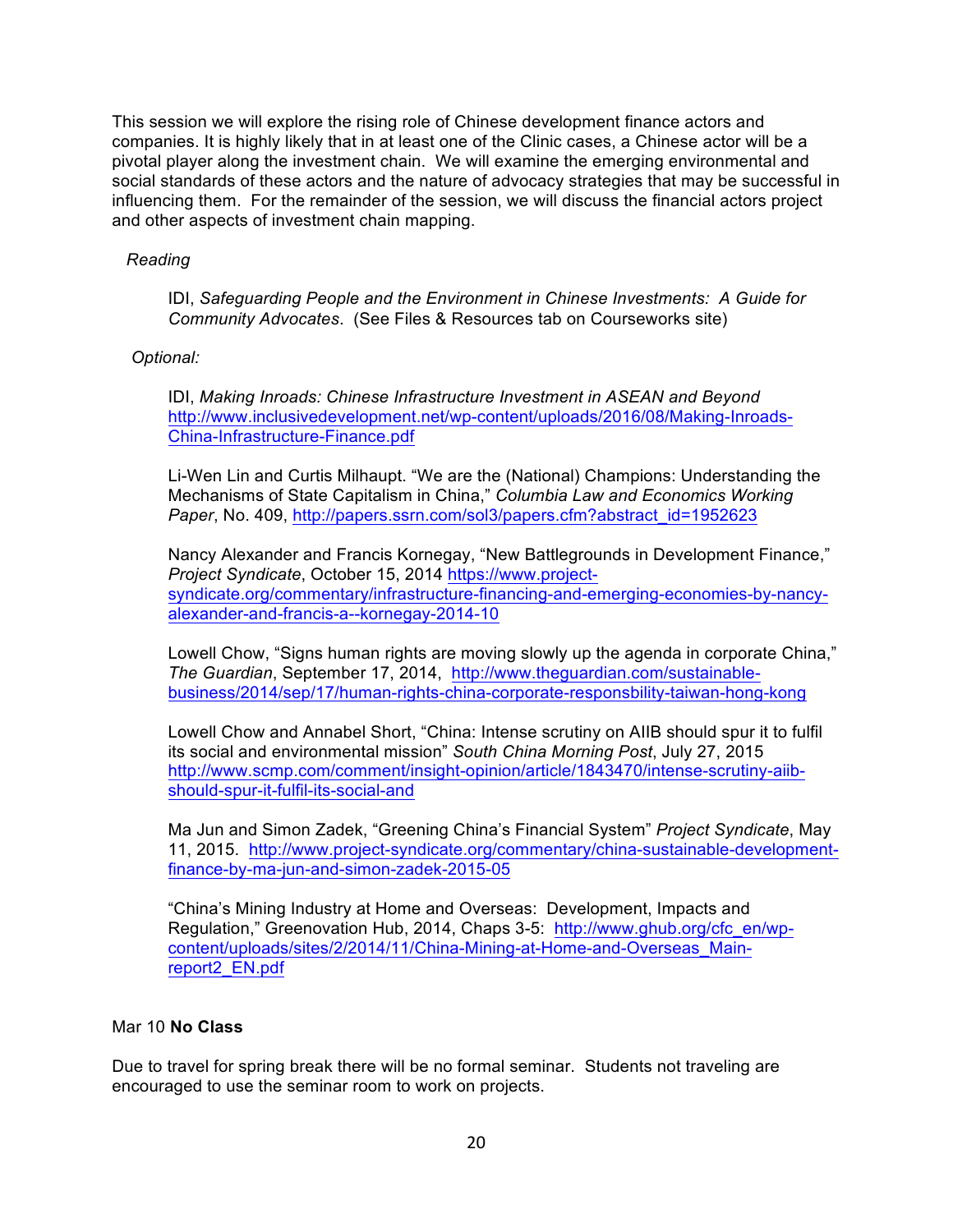# \*\*\***March 13-17 Spring break\*\*\***

### Mar 24 **Advocacy Strategies**

This class will explore complementary advocacy strategies, such as media, consumer and shareholder advocacy. The first part of class will be dedicated to group discussion and support on ongoing investment chain mapping cases as well as planning for the presentation on April 7.

### *Reading*:

Chris Jochnick, "Attack Equivocate Engage: How Big Food Responds to a Tough New Campaign" https://oxfamblogs.org/fp2p/attack-equivocate-engage-how-big-foodresponds-to-a-tough-new-campaign/

Erinch Sahan "Behind the Brands: Progress One Year On" (Feb 2013) http://policypractice.oxfam.org.uk/blog/2014/02/behind-the-brands-what-progress-is-there-one-yearon

Become familiar with the campaign: https://www.oxfam.org/en/campaigns/behindbrands

Joanne Bauer, "The Coalition of Immokalee Workers and the Campaign for Fair Food: The Evolution of a Business and Human Rights Campaign," in Dorothee Baumann-Pauly and Justine Nolan, eds, Business *and Human Rights: From Principles to Practice*, Routledge, forthcoming. (See Readings folder in "Files & Resources")

### Mar 31 **Other uses of ICM**

During this session we will invite other members of the Columbia community to discuss other or similar uses of ICM methodology

# April 7 **Group Work**

### April 6 **Presentation to the Columbia Community**

2:30- 4:00 pm Rm 1512 IAB

### April 15 **Litigation and Causes of Action**

The first half of class will explore possible causes of action for litigation and how this might fit into an advocacy strategy should that fallback be necessary. During the second half of class, students will workshop their projects.

April 21 **Group Work**

April 29 **Clinic Debrief**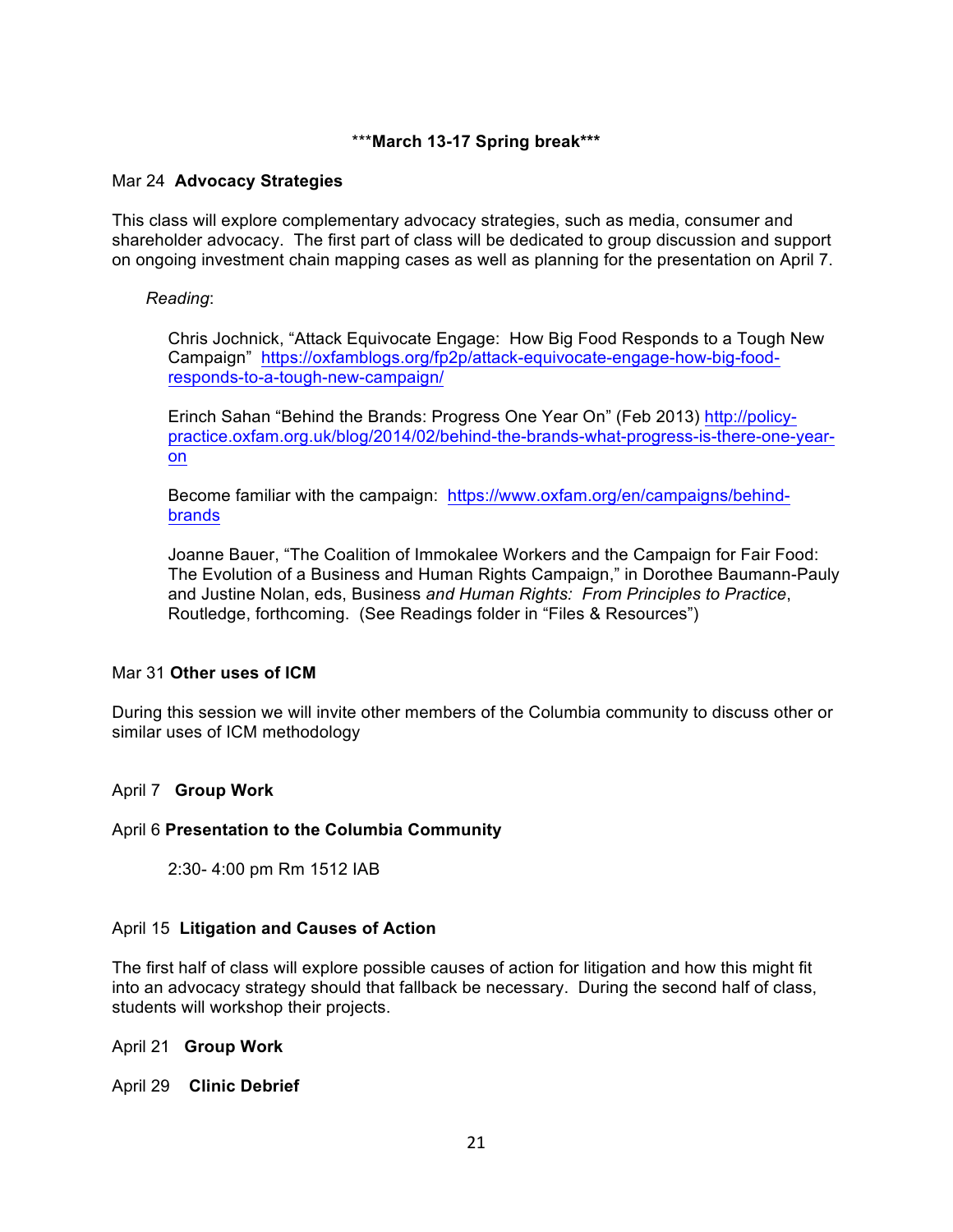This class will be devoted in part to a reflection on the Clinic, and lessons learned in terms of both the subject matter (ICM) and the management of the Clinic.

May 12 Final date for all outstanding ICM and research work to be submitted to IDI and SIPA.

May 8-9 **Individual check out meetings** with Clinic students. Clinic check out.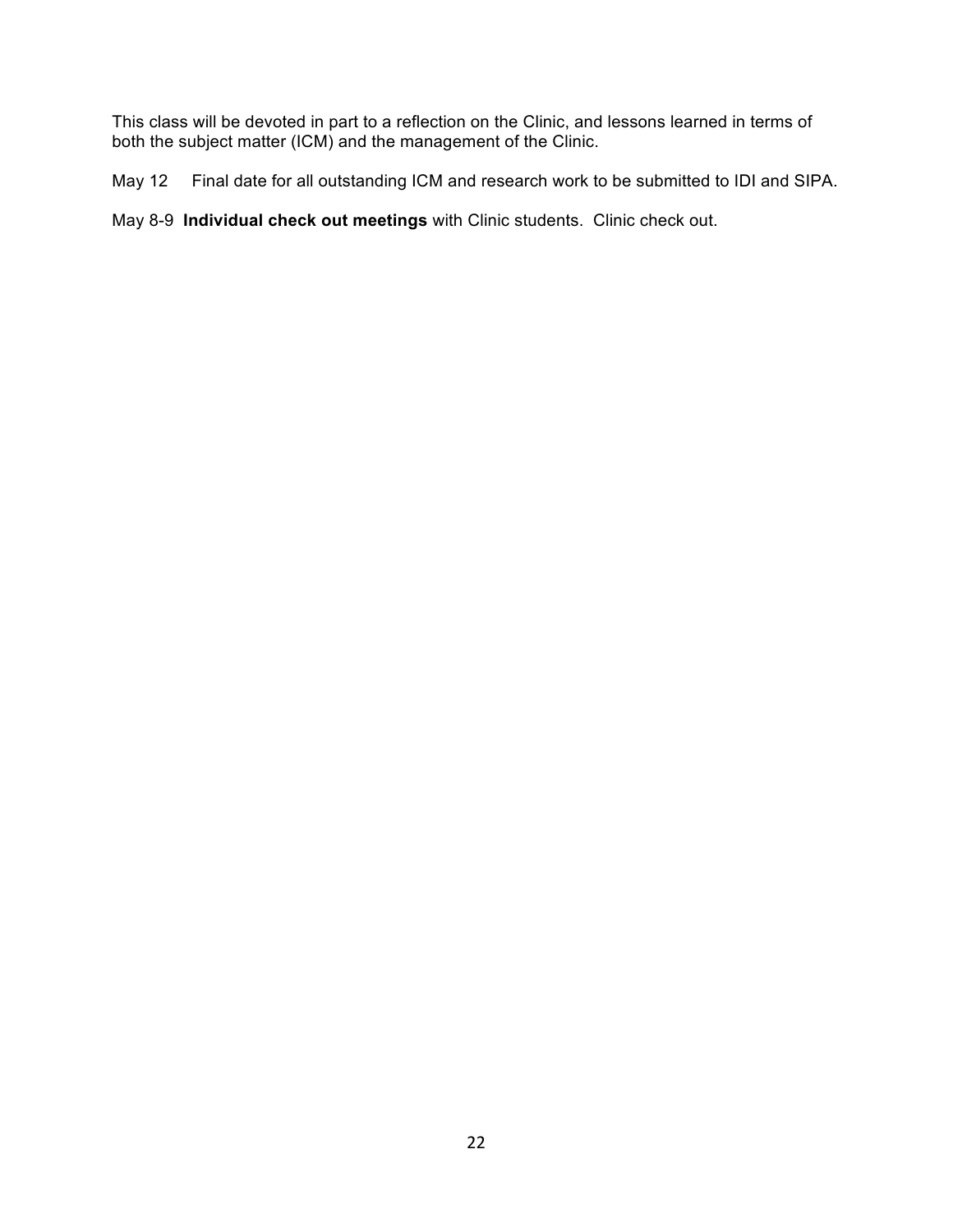# Appendix 1: **Clinic Projects**

All students will undertake the following assignment at the start of and possibly for the duration of the Clinic:

- Class 3 (Sept 25): **Corporate Human Rights Responsibilities**
- •
- *Class Description*
- •
- During this class we will introduce human rights standards for business, with special attention to the UN Guiding Principles on Business and Human Rights which was unanimously endorsed by the UN Human Rights Council in 2011 and serves as the most authoritative standard. We will consider the relationship between the UNGPs and other standards, including the IFC performance standards, with an eye towards understanding the potential for making these standards binding on companies.
- •
- *Readings*
- •
- "The Corporate Responsibility to Respect: An Interpretive Guide" Office of High Commissioner for Human Rights
- http://www.ohchr.org/Documents/Publications/HR.PUB.12.2\_En.pdf
- •
- *Optional*
- •
- David Kinley and Sarah Joseph, "Multinational Corporations and Human Rights: Questions about their Relationship," 2002. Available in "Readings" file in "Files & Resources".
- •
- Joanne Bauer, "The Problem with Corporate Social Responsibility," *Open Democracy*, December 17, 2014: https://www.opendemocracy.net/joanne-bauer/problem-withcorporate-social-responsibility
- •
- John Ruggie, Interim Report of the Special Representative of the Secretary-General on the Issue of Human Rights and Transnational Corporations and Other Business Enterprises, U.N. Doc. E/CN.4/2006/97 (2006). Read paragraphs 9-30: http://www1.umn.edu/humanrts/business/RuggieReport2006.html
- •
- • \*\*\*\*\*
- 
- •
- Also available in the "Readings" folder under "Files and Resources". It's fine to skim this for today, as we will be returning to it in future weeks.
- •
- David Kinley, "Making Power Responsible: Regulating the Relationship Between Corporations and Human Rights," Submission to the Joint Committee on Human Rights: Call for Evidence, 6 March 2009
- http://www.publications.parliament.uk/pa/jt200910/jtselect/jtrights/5/5we23.htm

•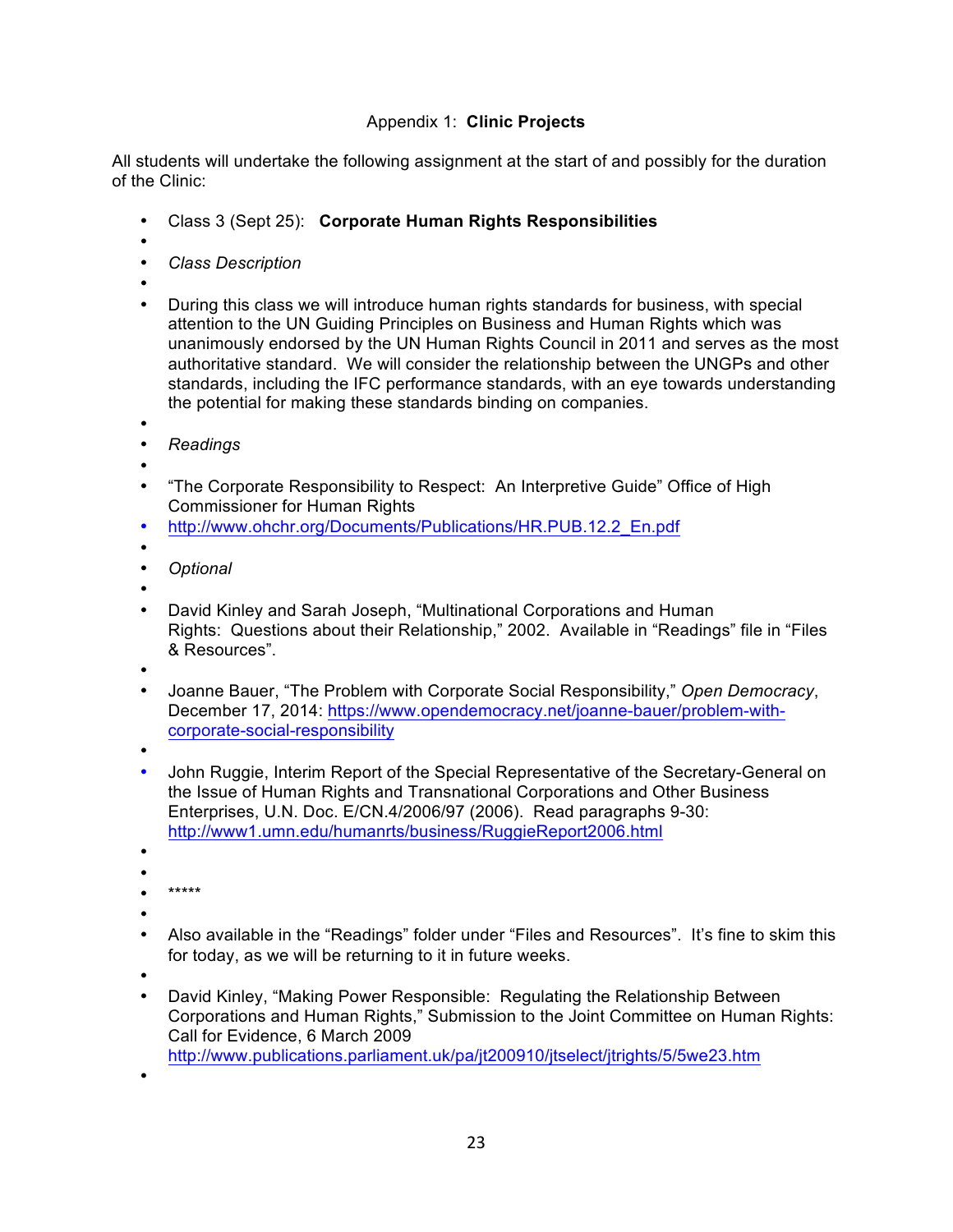- Skim OHCHR, IBLF, UN Global Compact & Castan Centre for Human Rights Law at Faculty of Law, Monash University, "Human Rights Translated: A Business Reference Guide" http://human-rights.unglobalcompact.org/doc/human\_rights\_translated.pdf
- •
- •
- •
- •
- Narmada Valley Dam memo, Emily Goldman for IDI. This is a sample memo of the kind of work we will be doing to start. (Files & Resources, Courseworks) *Note: This publication is for the Clinic use only and should not be shared outside the Clinic*.
- •
- Dustin Roasa, IFC Financial Intermediary Investments Research: Connecting the Dots Between the IFC and Land Grabs, Phase 1 (Files & Resources, Courseworks) *Note: This publication is for the Clinic use only and should not be shared outside the Clinic*.
- •
- •
- Class 6 (Oct 16) **Working Session**
- •
- During this session we will meet with Fadi Dagher of Lehman Library and Kathleen Dryer of the Watson Library of Business and Economics, who will make explain the relevant available resources at Columbia for investment chain mapping. Students will report out on project work, and plan for the first report out to IDI scheduled for the next session.
- •
- Systematically identify links between target financial institutions, such as the International Finance Corporation, the Asian Development Bank, an Equator Bank and a pension fund that claims to adhere to strong environmental and social standards, and projects on the ground that are known to have violated or threaten community land rights. When these linkages are identified, conduct further research on the facts of each case and conduct a pressure point analysis. Work with IDI to alert affected communities about the information and provide advice on the opportunities presented for pursuing remedies.

Depending on the direction the cases take, the interests of the students, and the needs of IDI, student teams may be a assigned to one of the following projects in addition to or in place of investment chain mapping work (as described above):

- Based on the experience conducting investment chain mapping and pressure point analysis prepare a guide for internal IDI and clinic use on how to conduct such research and analysis and a template for presenting the information to affected communities and local NGOs in an accessible form.
- Draft the Pathways to Justice website text by adapting IDI's Guide, *Following the Money: An advocate's guide to securing accountability in agricultural investments.* The text should be expanded to apply to other sectors, including extractives, hydropower, and other large-scale infrastructure and adapted for web application.
- Research and prepare a guide for internal use by IDI and other clinic students on the range of databases and other sources of information that can be used to conduct global investment chain mapping, including parent companies, investors and financiers